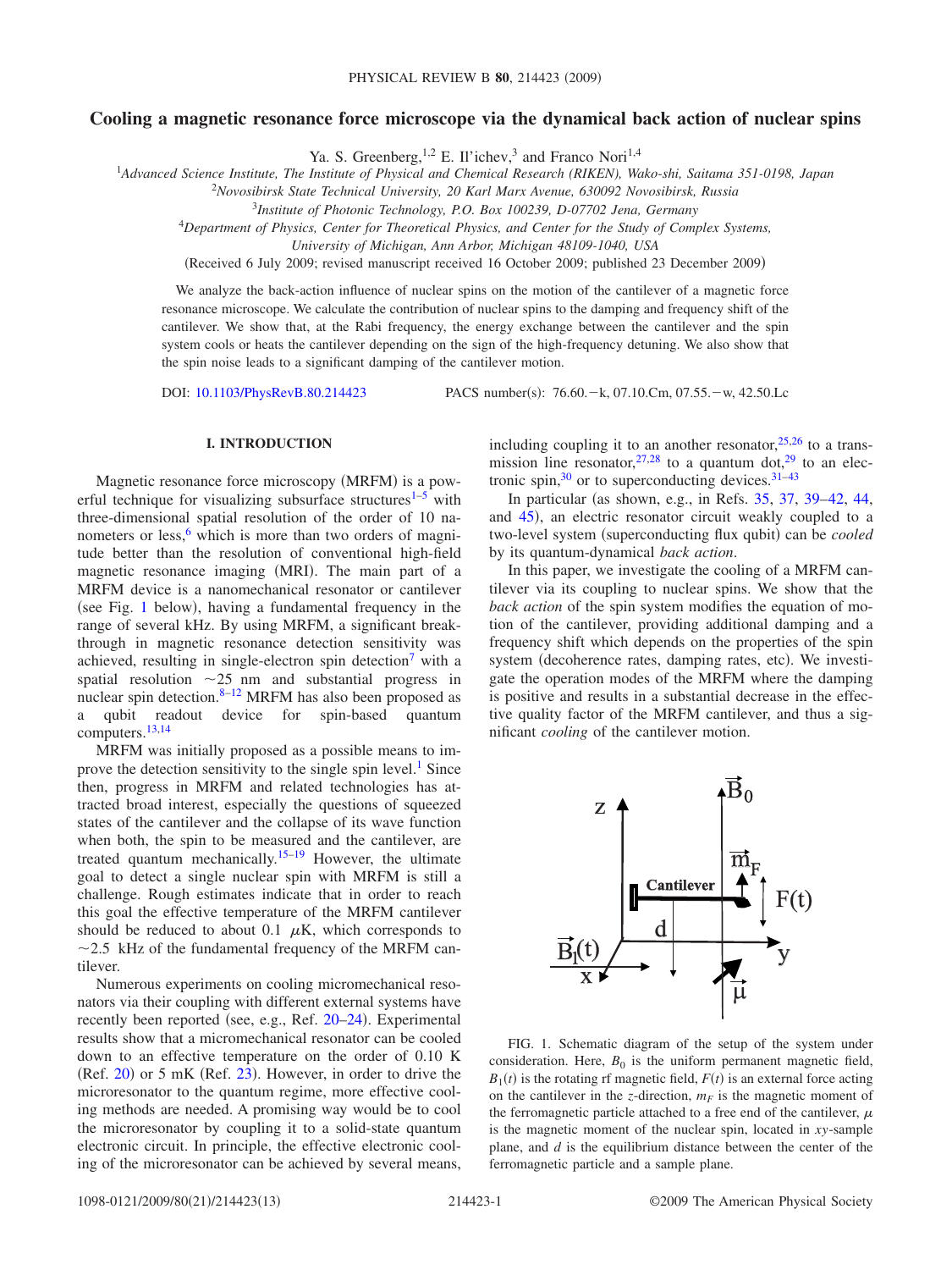This paper is organized as follows. In Sec. [II,](#page-1-0) we describe the interaction of a MRFM cantilever with nuclear spins. We obtain the cantilever equation of motion modified by the back-action of the spin system. The modification appears as an additional contribution to the damping and frequency shift of the cantilever, in terms of the magnetic spin susceptibility.

In Sec. [III,](#page-2-0) we obtain the explicit expression for the lowfrequency spin susceptibility. The most important result of this section is that the *longitudinal* magnetization of a sample has a clear resonance at its Rabi frequency. In some sense, this is the *low-frequency analog of the conventional highfrequency* NMR for the *transverse* magnetization.

Section [IV](#page-5-0) is devoted to a detailed study of the influence of the spin system on the damping and the frequency shift of the cantilever. In the first part of this section we consider a sample with a relative short spin-lattice relaxation time  $T_1$ . In this case, we show that the quality factor of the cantilever changes depending on the sign of the high-frequency detuning. For positive detuning (the microwave frequency is above the nuclear resonance frequency), the contribution of the spin system to the cantilever damping is negative: heating the cantilever by absorbing Rabi photons from the spin system. If the detuning is negative (the microwave frequency is below the nuclear resonance frequency), the contribution of the spin system to the cantilever damping is positive: *cooling the cantilever by giving up Rabi photons to the spin system*. In the second part of Sec. [IV](#page-5-0) we consider the influence of the spin noise on the cantilever motion. Independently of the particular values of the parameters which characterize the spin system, we show that its influence on the cantilever damping is always positive, i.e., the spin noise always leads to a decrease of the quality factor of the cantilever.

# <span id="page-1-0"></span>**II. INTERACTION OF NUCLEAR SPINS WITH THE MRFM CANTILEVER**

A schematic diagram of the system studied here is shown in Fig. [1.](#page-0-0) A spherical ferromagnetic particle with magnetic moment  $m_F$  is attached to the cantilever tip. A small paramagnetic cluster with magnetic moment  $\mu$ , which must be detected, is placed on the surface of a nonmagnetic sample beneath the tip of the cantilever. The whole system is placed in a permanent high magnetic field,  $B<sub>0</sub>$ , oriented in the positive *z* direction. The transverse magnetic field  $B_1(t)$ , which excites the NMR in the sample, is applied to the paramagnetic cluster. In addition to  $B_0$ , the magnetic moment  $\mu$  experiences the inhomogeneous field  $B_F(z)$  from the ferromagnetic tip. We assume that the field  $B_F(z)$  is also oriented in the positive *z* direction and is given by the dipole formula:

$$
B_F(z) = \frac{\mu_0}{4\pi} \frac{2m_F}{(d+z)^3},\tag{1}
$$

<span id="page-1-4"></span>where *d* is the equilibrium distance between the cantilever and the sample surface, and *z* is the amplitude of the cantilever oscillations. Below we assume  $z \ll d$ , hence

$$
B_F(z) \approx B_F(0) \bigg( 1 - \frac{3}{d} z + \frac{6}{d^2} z^2 \bigg),
$$
 (2)

<span id="page-1-1"></span>where

$$
B_F(0) = \frac{2\mu_0 m_F}{4\pi d^3}.
$$

Hence, the cluster we investigate is under the polarizing field:  $B_0 + B_F(0)$ .

The interaction of a particle, having a magnetic moment  $\mu$ , with the cantilever is given by the following Hamiltonian

<span id="page-1-3"></span>
$$
H = H_C + H_C^{(b)} + H_{CB} + H_S + H_S^{(b)} + H_{SB} - (\vec{\mu} \cdot \vec{B}), \quad (3)
$$

where  $H_C$  is the Hamiltonian of the cantilever

$$
H_C = \frac{p^2}{2m} + \frac{m\omega^2 z^2}{2},
$$
 (4)

 $H<sub>S</sub>$  is the Hamiltonian of a nuclear spin interacting with a one-mode high-frequency field

$$
H_S = \frac{\hbar \omega_0}{2} \sigma_Z + \frac{\hbar \omega_1}{2} \sigma_X(a^+ + a) + \hbar \omega_{\text{mw}} a^+ a,\tag{5}
$$

where

$$
\omega_0 = \gamma [B_0 + B_F(0)],
$$

 $\gamma$  is the nuclear gyromagnetic ratio,  $\omega_{\text{mw}}$  is the frequency of the microwave field. The quantity  $\hbar \omega_1$ , the interaction energy between spin and the microwave field, is proportional to its amplitude  $B_1$  (see below). The magnetic moment  $\vec{\mu}$  of a spin-1/2 particle is expressed in terms of the Pauli spin matrix vector:  $\vec{\mu} = -\hbar \gamma \vec{\sigma}/2$ .

The Hamiltonians  $H_C^{(b)}$  and  $H_S^{(b)}$  represent the thermal baths for the cantilever and spin, respectively, while  $H_{CB}$  and  $H_{SB}$  represent their interactions with their corresponding baths.

We will not specify here the bath Hamiltonians  $H_C^{(b)}$ ,  $H_S^{(b)}$ , their interactions  $H_{CB}$ , and  $H_{SB}$ . We describe the influence of  $H_C$  and  $H_{CB}$  on the motion of the cantilever by introducing the damping rate  $\gamma_c$  and the external noise  $\eta(t)$ .

We consider the cantilever tip as an oscillator with effective mass  $m$ , and effective spring constant  $k_s$ , subject to an external force  $F_0$  cos  $\omega t$  and force fluctuations with a spectral density

$$
S_F(\omega) = 2\hbar\omega \frac{m\omega_c}{Q_c} \coth\left(\frac{\hbar\omega}{2kT}\right),\tag{6}
$$

where  $Q_c$  is the quality factor of the bare cantilever.

<span id="page-1-2"></span>The equation of motion for the cantilever, interacting with *N* spin-1/2 particles, then reads:

$$
\ddot{z} + \gamma_c \dot{z} + \omega_c^2 z = \left\langle \frac{\hat{M}_Z}{m} \frac{dB_F}{dz} \right\rangle + f_0 \cos \nu t + \eta(t), \qquad (7)
$$

where  $M_Z$  is the quantum operator of the longitudinal magnetization,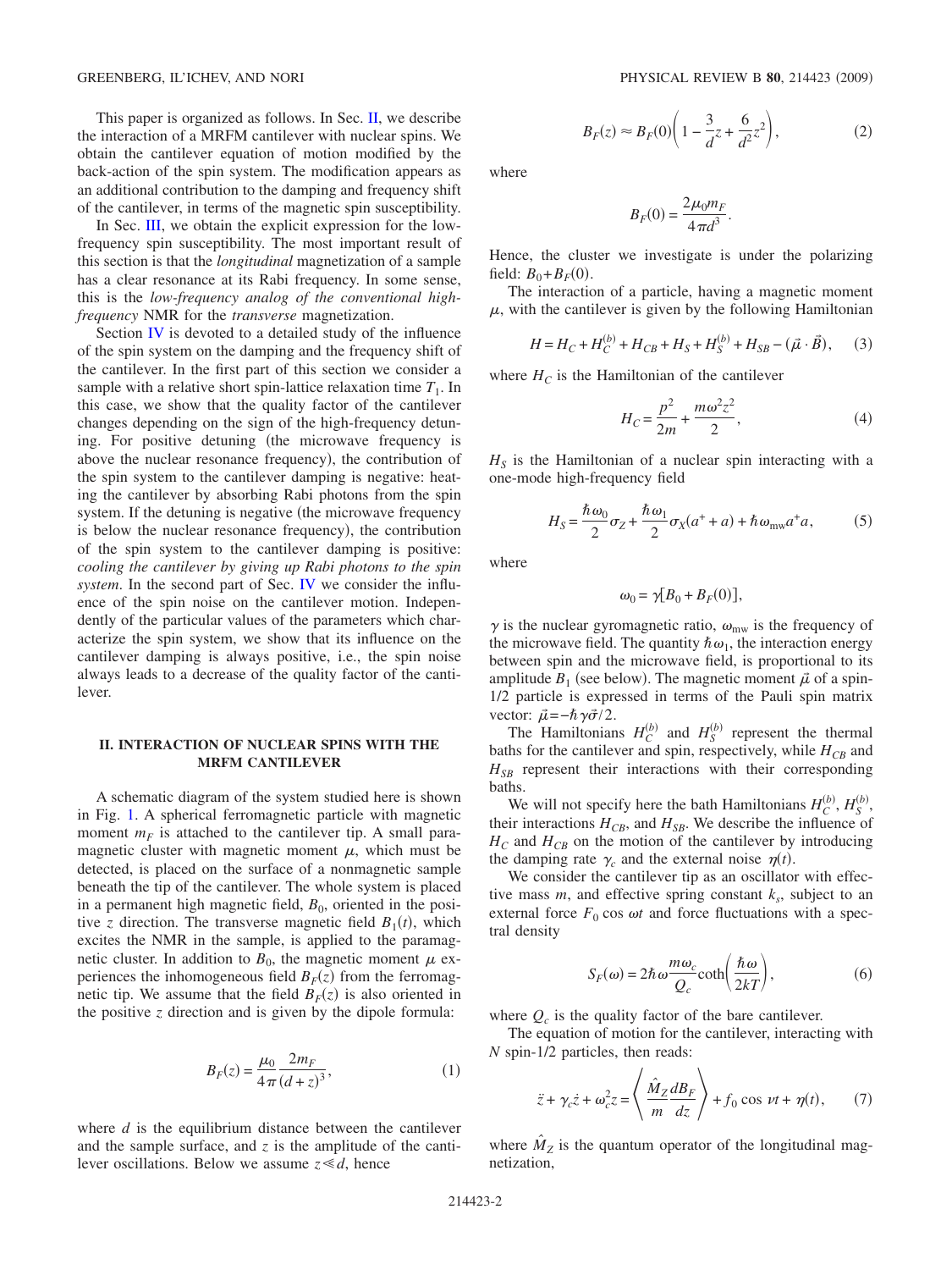$$
\hat{M}_Z = -\frac{N\hbar\,\gamma}{2}\sigma_Z,
$$

 $\omega_c = (k_s/m)^{1/2}$ ,  $\gamma_c = \omega_c/Q_c$ ,  $f_0 = F_0/m$ , and  $\eta(t)$  describes the fluctuations of the acceleration, and has a spectral density  $S_{\eta}(\omega) = S_F(\omega)/m^2$ .

<span id="page-2-1"></span>

By using Eq. (2) we obtain:  
\n
$$
\left\langle \frac{\hat{M}_Z}{m} \frac{dB_F}{dz} \right\rangle = \lambda \langle \sigma_Z \rangle - \frac{4\lambda}{d} \langle z \sigma_Z \rangle, \tag{8}
$$

where

$$
\lambda = \frac{3N\hbar\,\gamma B_F(0)}{2md}
$$

is the coupling strength between the spin and the cantilever. The angular brackets in Eqs.  $(7)$  $(7)$  $(7)$  and  $(8)$  $(8)$  $(8)$  denote the average over the two free baths variables.

The quantity  $\langle \sigma_Z \rangle$  in Eq. ([8](#page-2-1)) is a functional of the cantilever position  $z(t)$ , where its first order  $(\approx z/d)$  contribution to the Hamiltonian Eq. ([3](#page-1-3)) is  $(\lambda mz + f)\sigma_z$ , where we introduce  $f(t)$ : a small external force that is required for calculating the magnetic susceptibility.<sup>46</sup> Hence, to first order in  $\lambda$ , we obtain

$$
\langle \sigma_Z(t) \rangle = \langle \sigma_Z^{(0)}(t) \rangle + \lambda m \int dt_1 \frac{\partial \langle \sigma_Z(t) \rangle}{\partial f(t_1)} z(t_1), \tag{9}
$$

<span id="page-2-2"></span>where  $\langle \sigma_Z^{(0)}(t) \rangle$  is described by the evolution of the spin system  $(H_S + H_S^{(b)} + H_{SB})$  uncoupled from the cantilever.

The functional derivative  $\delta \langle \sigma_Z(t) \rangle / \delta f(t_1)$  in Eq. ([9](#page-2-2)) is the response of the spin system to the weak low-frequency external force  $f(t)$ . It has the magnetic susceptibility  $\chi_{zz}(\omega)$  of the spin system as its Fourier transform:

$$
\frac{\partial \langle \sigma_Z(t) \rangle}{\partial f(t_1)} = \int \frac{d\omega}{2\pi} \exp[-i\omega(t - t_1)] \chi_{zz}(\omega), \quad (10)
$$

<span id="page-2-6"></span>From Eqs.  $(9)$  $(9)$  $(9)$  and  $(8)$  $(8)$  $(8)$  we obtain the equation of motion of the cantilever:

<span id="page-2-3"></span>
$$
\ddot{z} + \gamma_c \dot{z} + \omega_c^2 z = \lambda \langle \sigma_z^{(0)}(t) \rangle - \frac{4\lambda}{d} \langle \sigma_z^{(0)}(t) \rangle z
$$

$$
+ \lambda^2 m \int dt_1 \frac{\partial \langle \sigma_z(t) \rangle}{\partial f(t_1)} z(t_1) + f_0 \cos \nu t + \eta(t).
$$
\n(11)

Let us now analyze this equation in detail. The first two terms in the right-hand side of Eq.  $(11)$  $(11)$  $(11)$  contribute, respectively, to the amplitude and the frequency shifts due to the spins. The modulation of either of these terms is usually employed in MRFM experiments. In particular, the second term of the right-hand side of Eq.  $(11)$  $(11)$  $(11)$  can be easily converted to the frequently used expression for the frequency shift: $12$ 

$$
\Delta f = m_z f_c (d^2 B_z / dz^2) / 2k_c,
$$

where  $m<sub>z</sub>$  is the magnetic moment of the sample. These two terms describe the direct influence of the spin on cantilever motion.

The third term in the right-hand side of Eq.  $(11)$  $(11)$  $(11)$  describes the *additional back-action of the spin on the cantilever motion*, which is due to the modification of the spin dynamics by the cantilever. This term, which is the main subject of our study here, gives rise to an additional frequency shift and an additional damping of the cantilever.

<span id="page-2-4"></span>Assuming that the steady-state value of the quantity  $\langle \sigma_Z^{(0)}(t) \rangle$  is independent of time, we convert Eq. ([11](#page-2-3)) to Fourier components of  $z(t)$  [using  $z(t) = \int e^{-i\omega t} z(\omega) d\omega$ ]:

$$
\begin{cases}\n\omega_c^2 - \omega^2 + \frac{4\lambda}{d} \langle \sigma_Z^{(0)} \rangle - \lambda^2 m \chi_{zz}'(\omega) \\
- i[\omega \gamma_c + \lambda^2 m \chi_{zz}''(\omega)]\n\end{cases}\n\ge \int z(\omega)\n= \frac{f_0}{2} \delta(\omega - \nu) + \eta(\omega),
$$
\n(12)

where we introduce the real and imaginary parts of the spin susceptibility

$$
\chi_{zz}(\omega) = \chi'_{zz}(\omega) + i \chi''_{zz}(\omega).
$$

Analyzing the third and the fourth terms of the rhs of Eq.  $(12)$  $(12)$  $(12)$  we see that the influence of the spins on the cantilever produces the frequency shift

$$
\Delta \omega = \frac{2\lambda}{d\omega_c} \langle \sigma_Z^{(0)} \rangle - \frac{\lambda^2 m \chi_{zz}'(\omega)}{2\omega_c},\tag{13}
$$

<span id="page-2-5"></span>where the first term in the rhs of Eq.  $(13)$  $(13)$  $(13)$  represents the *direct* contribution of the spins to the frequency shift, while the second term in the rhs of Eq.  $(13)$  $(13)$  $(13)$  is the additional contribution to the frequency shift that results from the *indirect* influence of the back-action of the spins on the cantilever motion.

From the fifth term in the rhs of Eq. ([12](#page-2-4)),  $-i[\omega \gamma_c]$  $+\lambda^2 m \chi''_{zz}(\omega)$ ] $z(\omega)$ , we can write the total damping of the cantilever:

$$
\gamma_{\text{total}} = \gamma_c + \gamma_{\text{spin}},\tag{14}
$$

<span id="page-2-7"></span>where  $\gamma_{\text{spin}}$  is the frequency-dependent contribution of the back-action of the spins to the damping of the cantilever:

$$
\gamma_{\rm spin} = \frac{\lambda^2 m \chi''_{zz}(\omega)}{\omega}.
$$
 (15)

<span id="page-2-8"></span>From this expression we obtain a spin back-action-induced modification of the cantilever quality factor:

$$
\frac{1}{Q} = \frac{1}{Q_c} + \frac{\lambda^2 m \chi_{zz}''(\omega)}{\omega_c^2}.
$$
\n(16)

# <span id="page-2-0"></span>**III. LOW-FREQUENCY MAGNETIC SUSCEPTIBILITY OF IRRADIATED SPINS**

The interaction of a two level system with an external electromagnetic field tuned near the resonance of this twolevel system can be described using the dressed-state approach, $47$  which recently was successfully applied to in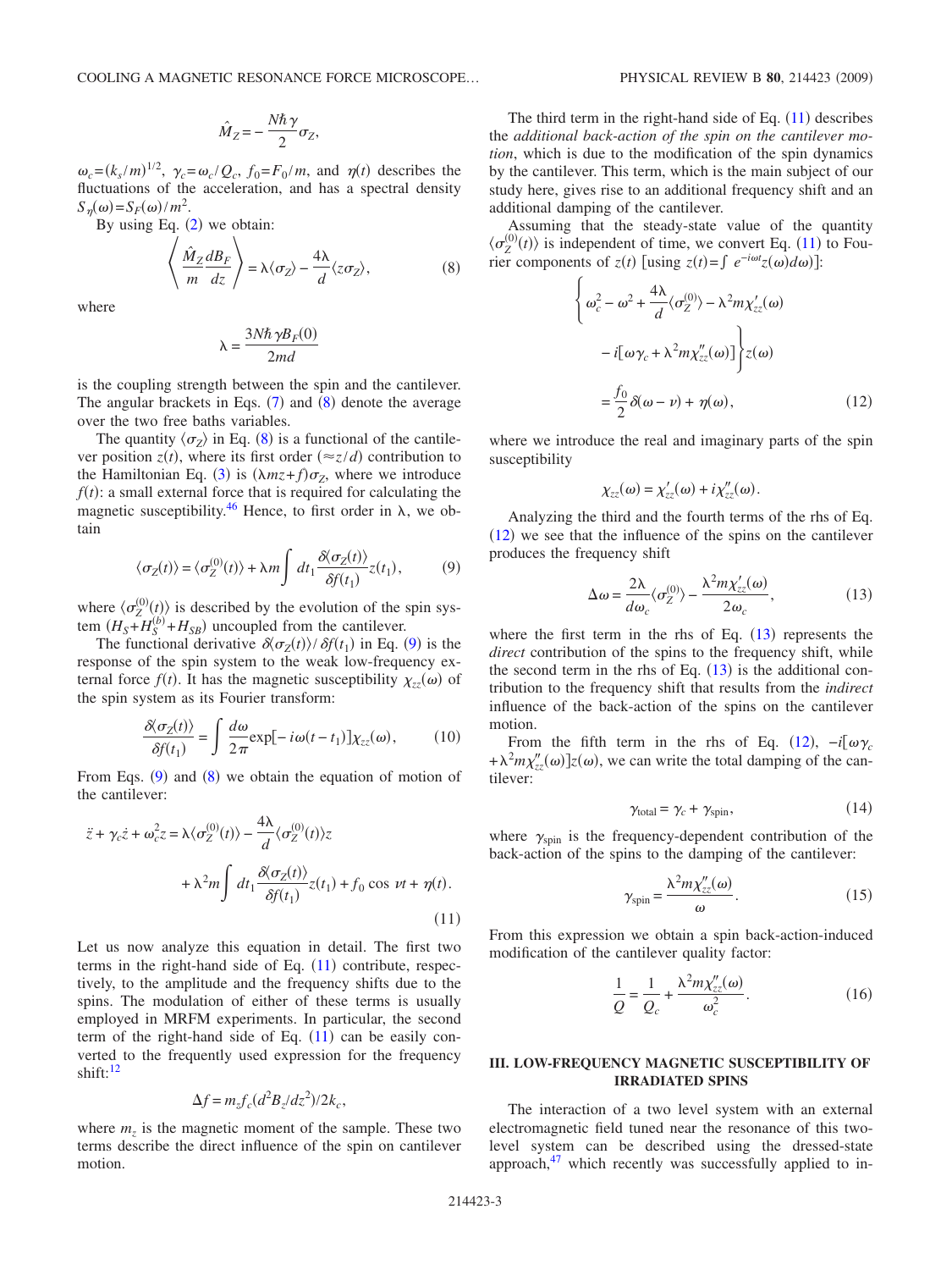vestigate the interaction between solid state superconducting qubits and an external radiation source. $41,48$  $41,48$  Some results obtained in Ref. [41](#page-11-29) within the dressed-state approach will be applied here for the investigation of the interaction of a MRFM cantilever with irradiated nuclear spins.

The energy levels of a spin-1/2 interacting with a highfrequency  $\omega_{\text{mw}}$  field has a term proportional<sup>47</sup> to the number  $N_{ph}$  of photons, with an additional splitting of each photon state by the Rabi energy  $\hbar \Omega_R/2$ :

$$
E^{\pm}(N_{\rm ph}) = \hbar \,\omega_{\rm mw} N_{\rm ph} \pm \frac{1}{2} \hbar \Omega_R,\tag{17}
$$

<span id="page-3-0"></span>where  $\Omega_R$  is the Rabi frequency

$$
\Omega_R = \sqrt{\delta^2 + \Omega_1^2},\tag{18}
$$

with

$$
\Omega_1 = \omega_1 \langle N_{\text{ph}} \rangle^{1/2};
$$

where  $\langle N_{\text{ph}} \rangle$  is the average number of high-frequency photons, $49$  and

$$
\delta\!=\omega_{\rm mw}\!-\omega_0
$$

is the high-frequency detuning. For definitiveness, here we assume  $\delta$  > 0. The frequency  $\Omega_1$  is directly related to the amplitude of microwave field:  $\Omega_1 = \gamma B_1$ .

As was shown in Ref. [41,](#page-11-29) this system can be described, within the RWA approach, by the rate equations for the elements of the reduced density matrix, which describe the transition between Rabi levels [the levels  $E^{\pm}(N_{ph})$  in Eq. ([17](#page-3-0)), with the same  $N_{\text{ph}}$ .

$$
\frac{d\rho}{dt} = -A_1 \rho + B\rho_+ + (\Gamma_-)\cos 2\theta,\tag{19}
$$

<span id="page-3-2"></span>
$$
\frac{d\rho_+}{dt} = -i\Omega_R \rho_- + B\rho - A_2 \rho_+ + (\Gamma_-)\sin 2\theta,\qquad(20)
$$

$$
\frac{d\rho_-}{dt} = -i\Omega_R \rho_+ - \Gamma_{\varphi} \rho_-, \tag{21}
$$

<span id="page-3-3"></span>where

$$
A_1 = \left[ \frac{1}{T_1} \cos^2 2\theta + \Gamma_{\varphi} \sin^2 2\theta \right],\tag{22}
$$

$$
A_2 = \left[\frac{1}{T_1}\sin^2 2\theta + \Gamma_\varphi \cos^2 2\theta\right],\tag{23}
$$

$$
B = \left[\Gamma_{\varphi} - \frac{1}{T_1}\right] \sin 2\theta \cos 2\theta, \tag{24}
$$

where  $\Gamma_{\varphi}$  is the dephasing rate of a spin, which can be expressed in terms of the spin-spin relaxation time  $T_2$ ,  $\Gamma_{\varphi}$  $=1/T_2$ . Here,  $T_1$  is the spin-lattice relaxation time, which is related to up  $\Gamma_{\uparrow}$  and down  $\Gamma_{\downarrow}$  transition rates between spin levels

$$
T_1^{-1} = \Gamma_{\uparrow} + \Gamma_{\downarrow}; \quad \Gamma_{-} = \Gamma_{\uparrow} - \Gamma_{\downarrow}.
$$

The angle  $\theta$  is defined by tan  $2\theta = -\Omega_1 / \delta$ , where  $0 < 2\theta$  $\leq$   $\pi$ , so that

$$
\cos 2\theta = -\delta/\Omega_R,
$$

and

$$
\cos \theta = \frac{1}{\sqrt{2}} \left( 1 - \frac{\delta}{\Omega_R} \right)^{1/2}; \quad \sin \theta = \frac{1}{\sqrt{2}} \left( 1 + \frac{\delta}{\Omega_R} \right)^{1/2}
$$

<span id="page-3-1"></span>For equilibrium conditions, the relaxation  $\Gamma_+$  and excitation  $\Gamma$ <sub>↑</sub> rates are related by the detailed balance law:

$$
\Gamma_{\uparrow} = \Gamma_{\downarrow} \exp\left(-\frac{\hbar \omega_0}{k_B T}\right). \tag{25}
$$

<span id="page-3-7"></span>From Eq.  $(25)$  $(25)$  $(25)$  we obtain

$$
T_1 \Gamma_- = -\tanh\left(\frac{\hbar \omega_0}{2k_B T}\right). \tag{26}
$$

The quantity  $\rho$  in Eq. ([19](#page-3-2)) is defined as the difference of the populations between the higher and the lower Rabi levels.

<span id="page-3-4"></span>The steady-state solution  $\left(\frac{dp}{dt} = \frac{dp_+}{dt} = \frac{dp_+}{dt} = 0\right)$  for Eqs.  $(19)$  $(19)$  $(19)$ – $(21)$  $(21)$  $(21)$  is as follows:

$$
\rho^{(0)} = \frac{\left(\Gamma_{\varphi}^{2} + \Omega_{R}^{2}\right)}{\Gamma_{\varphi}^{2}} \left(\Gamma_{-}\right) \cos 2\theta, \tag{27}
$$

<span id="page-3-5"></span>
$$
\rho_{+}^{(0)} = \frac{\Gamma_{\varphi}^{2}}{\Gamma_{\varphi}^{2} + A_{1} \Omega_{R}^{2}} (\Gamma_{-}) \sin 2\theta,
$$
\n(28)

$$
\rho_{-}^{(0)} = -i\frac{\Omega_{R}}{\Gamma_{\varphi}}\rho_{+}^{(0)}.
$$
\n(29)

<span id="page-3-6"></span>It is interesting to note that under high-frequency irradiation, the population of the Rabi levels becomes inverted. This is seen from Eq. ([27](#page-3-4)), where the quantity  $\rho^{(0)}$  is positive, since for  $\delta > 0$  we have cos  $2\theta = -\delta/\Omega_R < 0$ , and always  $\Gamma$  $< 0$ .

In addition, as  $\delta$  tends to zero,  $\rho^{(0)} \rightarrow 0$ , which causes the equalization of the population of the two levels when the high frequency irradiation is in exact resonance with the NMR frequency  $\gamma B_0$ .

The quantity  $\langle \sigma_Z(t) \rangle$  which is, by definition, the longitudinal magnetization of a sample with *N* spin-1/2 particles (see Appendix A) can be expressed<sup>41</sup> in terms of the matrix elements  $\rho$  and  $\rho_{+}$ :

$$
\langle \sigma_Z(t) \rangle = \rho(t) \cos 2\theta + \rho_+(t) \sin 2\theta. \tag{30}
$$

<span id="page-3-8"></span>Therefore, from the definition of  $\chi_{zz}(\omega)$  in Eq. ([10](#page-2-6)) we obtain

$$
\chi_{zz}(\omega) = \chi_{\rho}(\omega)\cos 2\theta + \chi_{\rho_{+}}(\omega)\sin 2\theta, \tag{31}
$$

where  $\chi_{\rho}(\omega)$  and  $\chi_{\rho_{+}}(\omega)$  are the spectral components of the response of  $\rho(t)$  and  $\rho_+(t)$  to a weak external force, and are defined similarly to Eq.  $(10)$  $(10)$  $(10)$ .

The susceptibilities  $\chi_{\rho}(\omega)$  and  $\chi_{\rho_{+}}(\omega)$  can be readily found by investigating the response of the reduced density matrix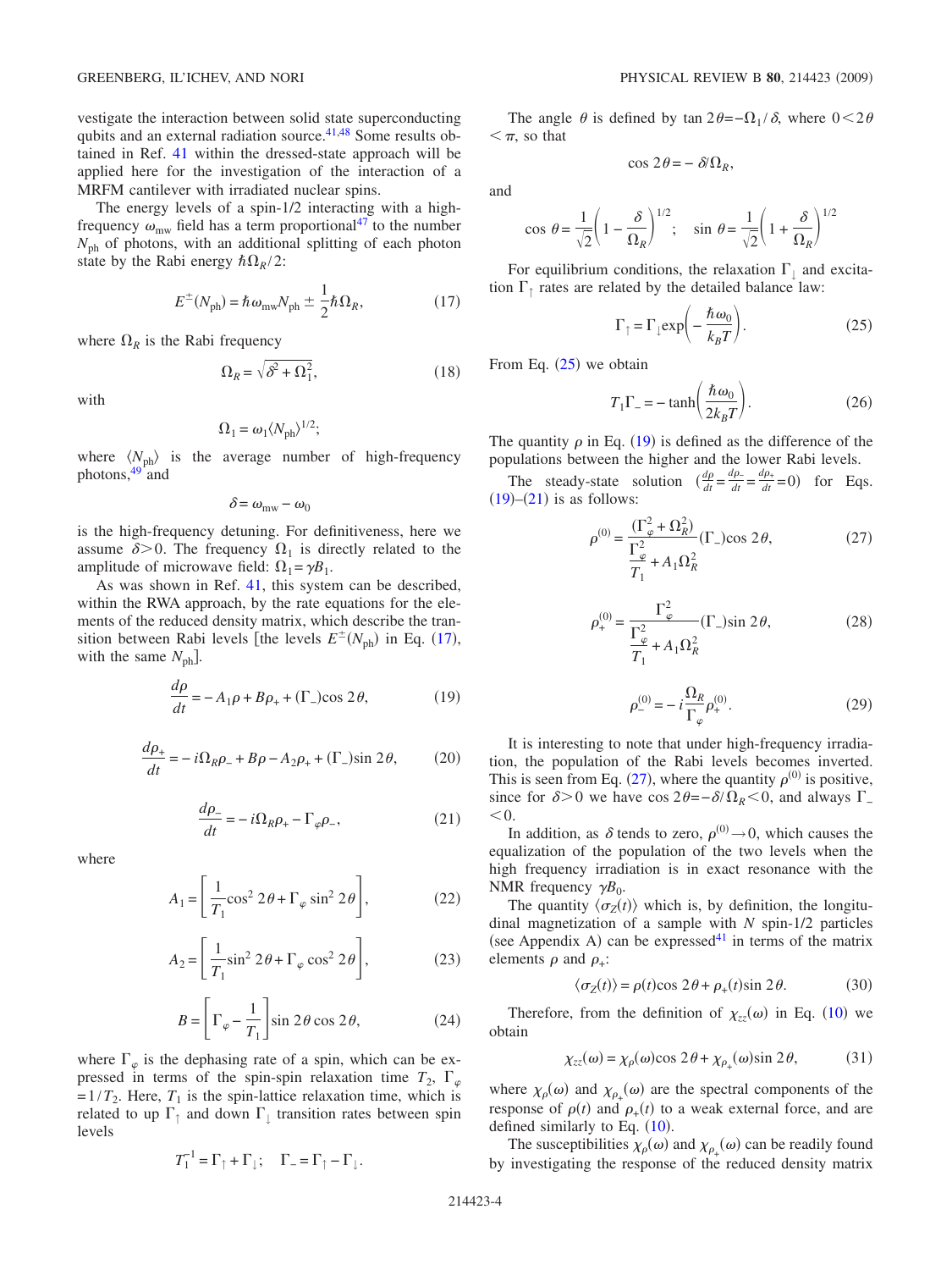in Eqs.  $(19)$  $(19)$  $(19)$ – $(21)$  $(21)$  $(21)$  to a weak external perturbation [see Eqs. ([B8](#page-10-0))–([B10](#page-10-1)) in Appendix B]. Hence, the expression for  $\chi_{zz}(\omega)$ becomes:

$$
\chi_{zz}(\omega) = \frac{\delta \Omega_1 \Omega_R}{\hbar D(\omega) \Gamma_\varphi^2} \rho_+^{(0)}(-i\omega + 2\Gamma_\varphi),\tag{32}
$$

<span id="page-4-0"></span>where  $D(\omega)$  is given in Eq. ([B11](#page-10-2)).

The quantity  $\rho_{+}^{(0)}$  in Eq. ([32](#page-4-0)) is the steady-state value [Eq.  $(28)$  $(28)$  $(28)$ ] which can be written as follows:

$$
\rho_{+}^{(0)} = -\frac{\Omega_{1}}{\Omega_{R}} \frac{1}{1 + (\delta T_{2})^{2} + T_{2}T_{1}\Omega_{1}^{2}} \tanh\left(\frac{\hbar \omega_{0}}{2k_{B}T}\right), \quad (33)
$$

<span id="page-4-2"></span>and can be expressed in terms of the stationary magnetization Eq.  $(A10)$  $(A10)$  $(A10)$ :

$$
\frac{N\hbar\,\gamma}{2}\rho_{+}^{(0)} = -\frac{M_Z^{(\rm st)}}{1 + (\delta T_2)^2} \frac{\Omega_1}{\Omega_R}.\tag{34}
$$

#### **Resonance of the longitudinal magnetization at the Rabi frequency**

Historically, the detection of NMR is based on the Faraday law of induction.<sup>50</sup> That is why most of the measurement schemes in NMR are based on the detection of the *transverse* magnetization, which oscillates with a relatively high frequency.

The detection of the *longitudinal* magnetization is less common because it requires measurements in a low frequency range with a low signal-to-noise ratio. However, this drawback can be circumvented by some techniques, such as the prepolarization of a sample in high field, $51$  or the use of superconducting quantum interference devices  $(SQUIDS)$ ,<sup>[52](#page-11-34)</sup> which allow to obtain, in the micro and nano-Tesla range, a resolution which is beyond what is usually achieved in conventional high-field NMR.<sup>53-57</sup>

In MRFM there is no choice other than to measure the longitudinal component of the nuclear polarization, since the resonance frequencies of MRFM cantilevers are well below those corresponding to the frequencies of NMR transitions. From this point of view, it is interesting to note that the *longitudinal* magnetization *M<sub>z</sub>* of a sample placed in a high frequency resonant radiation field *shows a clear resonance at the Rabi frequency if the sample is subject to an additional low-frequency excitation* directed along the *z* axis with en-ergy (see Fig. [2](#page-4-1))

# $H_{\text{LF}} = \hbar \gamma B_2 \cos \omega t$ .

As shown in Refs. [41](#page-11-29) and [58,](#page-12-0) this effect is a general feature of any two-level dissipative system. In this case, the low-frequency evolution of the longitudinal magnetization can be expressed in terms of the spin susceptibility  $\chi_{zz}(\omega)$ Eq.  $(32)$  $(32)$  $(32)$ :

<span id="page-4-3"></span>
$$
M_Z(t) = M_Z^{(\rm st)} + \frac{N\hbar\,\gamma}{2} \hbar\,\gamma B_2[\chi_{zz}'(\omega)\cos\,\omega t + \chi_{zz}''(\omega)\sin\,\omega t],\tag{35}
$$

where  $M_Z^{(\text{st})}$  is given by Eq. ([A10](#page-9-0)).

<span id="page-4-1"></span>

FIG. 2. Resonance of the longitudinal magnetization  $M<sub>z</sub>$  at the Rabi frequency  $\Omega_R$ . (a) For conventional NMR, the longitudinal magnetization of a sample polarized in the field  $B_0$  and subject to a circularly polarized excitation field  $B_1 \cos \omega_1 t$ , where  $\omega_1 \approx \omega_0$ , exhibits a precession around the *z*-axis with a time-independent steady-state *z* projection of the longitudinal magnetization  $M_z$ . (b) A second low-frequency excitation  $B_2 \cos \omega_2 t$ , where  $\omega_2 \approx \Omega_R$ , applied along the *z* axis, produces resonant oscillations of  $M_z$  near the Rabi frequency  $\Omega_R$ .

With the aid of Eq.  $(34)$  $(34)$  $(34)$  we rewrite Eq.  $(35)$  $(35)$  $(35)$  in the following form:

<span id="page-4-5"></span>
$$
M_Z(t) = M_Z^{(\rm st)} \left\{ 1 + \frac{B_2}{B_1} [\tilde{\chi}'_{zz}(\omega) \cos \omega t + \tilde{\chi}''_{zz}(\omega) \sin \omega t] \right\},\tag{36}
$$

<span id="page-4-4"></span>where

$$
\widetilde{\chi}'_{zz}(\omega) = -\frac{\delta \Omega_1^3 (-i\omega + 2\Gamma_{\varphi})}{D(\omega)\Gamma_{\varphi}^2 [1 + (T_2 \delta)^2]},
$$
\n
$$
T_2 = 1/\Gamma_{\varphi}, \quad \Omega_1 = \gamma B_1,
$$
\n(37)

 $B_1$  is the amplitude of the *high*-frequency resonance excitation, and  $B_2$  is the amplitude of the *low*-frequency signal, which excites the Rabi oscillations of the longitudinal magnetization *Mz*.

The resonance at the Rabi frequency  $\Omega_R$  is clearly seen in Fig. [3,](#page-5-1) where we plot (for two values of the spin-spin relaxation time  $T_2$ ) the dissipative part of the spin susceptibility Eq. ([37](#page-4-4)) as a function of the low-frequency  $\omega(\omega \approx \Omega_R)$ .

<span id="page-4-6"></span>It should be remembered that our linear approximation is valid within the range

$$
\frac{N\hbar\,\gamma}{2}\hbar\,\gamma B_2|\chi_{zz}(\omega)|
$$

.

from where we obtain the range of the amplitudes of the low-frequency signal  $B_2$ , where the expression Eq. ([36](#page-4-5)) is consistent with the condition Eq.  $(38)$  $(38)$  $(38)$ :

$$
B_2 < B_1/\widetilde{\chi}''_{zz,\text{max}}(\omega)
$$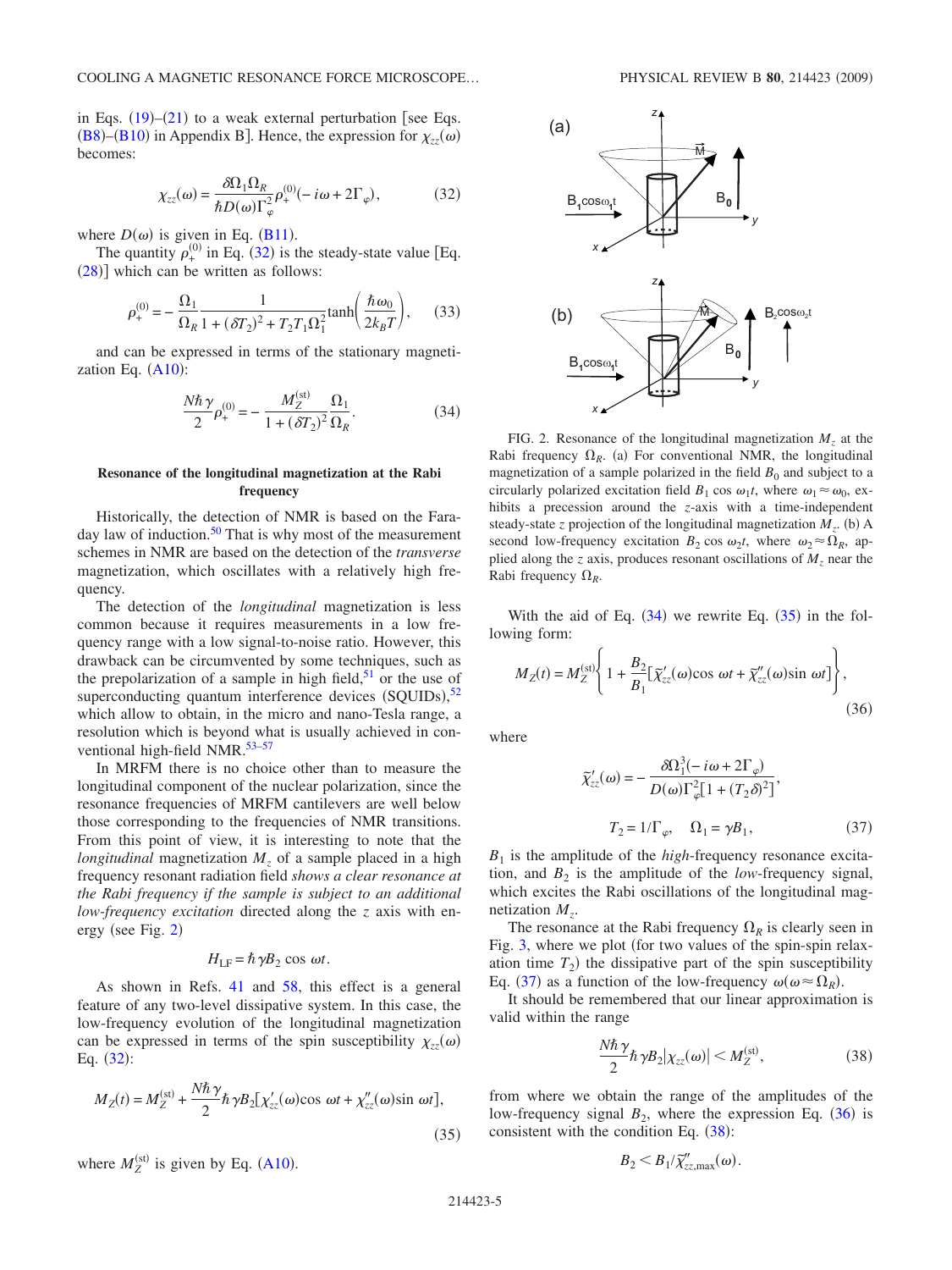<span id="page-5-1"></span>

FIG. 3. (Color online) The dependence of dissipative part  $\tilde{\chi}''_{zz}(\omega)$ of spin susceptibility for low frequencies  $\omega \approx \Omega_R$ .

Hence, *near the Rabi resonance* (*i.e.*,  $\omega \approx \Omega_R$ ), a significant modulation of the longitudinal magnetization  $M<sub>z</sub>$  can be induced by a low-frequency drive.

The resonance of the longitudinal magnetization described above is, in some sense, a *low-frequency analog of conventional NMR*, where the resonance of the transverse nuclear magnetization is being measured at a high resonance frequency.

## <span id="page-5-0"></span>**IV. INFLUENCE OF SPINS ON THE FREQUENCY SHIFT AND THE DAMPING OF THE CANTILEVER**

## **A. Influence of the driven equilibrium longitudinal magnetization on the damping and frequency shift of the cantilever**

Here, we consider the situation where, before the measurements start, the spins under the application of a polarizing external magnetic field reach thermal equilibrium with their environment. In other words, in this case, the spinlattice relaxation time  $T_1$  is sufficiently short (for example, in the millisecond range) to ensure the application of conventional NMR measurement protocols. For this case, the corresponding susceptibilities are given by the expressions Eqs.  $(B12)$  $(B12)$  $(B12)$ – $(B14)$  $(B14)$  $(B14)$ .

In order to analyze the damping and the frequency shift of the cantilever in Eq.  $(12)$  $(12)$  $(12)$ , we explicitly write down the real and imaginary parts of  $\chi_{zz}(\omega)$  from Eq. ([32](#page-4-0)):

<span id="page-5-2"></span>
$$
\chi'_{zz}(\omega) = \frac{\delta \Omega_1 \Omega_R}{\hbar \Gamma_\varphi^2} \rho_+^{(0)} \frac{2 \Gamma_\varphi D_1(\omega) - \omega D_2(\omega)}{D_1^2(\omega) + D_2^2(\omega)},\tag{39}
$$

<span id="page-5-3"></span>
$$
\chi''_{zz}(\omega) = -\frac{\delta \Omega_1 \Omega_R}{\hbar \Gamma_\varphi^2} \rho_+^{(0)} \frac{\omega D_1(\omega) + 2\Gamma_\varphi D_2(\omega)}{D_1^2(\omega) + D_2^2(\omega)},\qquad(40)
$$

where

$$
D_1(\omega) = \text{Re}[D(\omega)] = \frac{1}{T_1} [A_1 T_1 \Omega_R^2 + \Gamma_\varphi^2 - \omega^2 (1 + 2T_1 \Gamma_\varphi)],
$$
\n(41)

<span id="page-5-4"></span>
$$
D_2(\omega) \equiv \text{Im}[D(\omega)] = \omega \left(\omega^2 - \Omega_R^2 - \Gamma_\varphi^2 - \frac{2\Gamma_\varphi}{T_1}\right). \quad (42)
$$

It is worth noting that at the exact resonance  $(\delta=0)$ , the back-action influence of the spins on the cantilever vanishes, since the corresponding susceptibilities Eq.  $(39)$  $(39)$  $(39)$  and  $(40)$  $(40)$  $(40)$  are equal to zero at this point. This is a consequence of the equalization of the population of Rabi levels at the point of exact resonance  $(\rho^{(0)}$  tends to zero as  $\delta$  approaches zero). This produces the *vanishing of the energy flow between the spins and the cantilever at the Rabi frequency.*

Another point is that the sign of the susceptibility  $\chi''_{zz}(\omega)$ in Eq.  $(40)$  $(40)$  $(40)$  is *opposite* to that of  $\delta$ , for any value of its parameters. This follows from the fact that the numerator  $\omega D_1(\omega) + 2\Gamma \omega \rho D_2(\omega)$  in Eq. ([40](#page-5-3)) is always negative, and the quantity  $\rho_{+}^{(0)}$  is also negative. Therefore, for  $\delta > 0$  (when the higher Rabi level is more populated than the lower) the contribution of the spins to the damping of the cantilever is negative [see Eq. ([12](#page-2-4))]. In this case, *the cantilever is being heated by absorbing the Rabi photons emitted by the spins.*

In the opposite case, when  $\delta \leq 0$  (i.e., the higher Rabi level is less populated than the lower) the contribution of the spins to the damping of the cantilever is positive, therefore *cooling the cantilever, which gives up Rabi photons to the spin system.*

It is worthwhile to consider the dependence of the dissipative part of susceptibility  $\chi''_{zz}(\omega)$  [Eq. ([40](#page-5-3))] on the frequency  $\omega$ . It has two peaks. A Lorentzian peak is in the vicinity of the Rabi frequency  $\Omega_R$ , as it is evident from Eq.  $(42)$  $(42)$  $(42)$ . The condition for this is the relative large highfrequency detuning  $(\delta \gg \Gamma_{\varphi}, \Omega_1)$ . The approximate expression for the peak value at the Rabi resonance is as follows:

$$
\chi''_{zz}(\omega)|_{\text{peak}} \approx \rho_+^{(0)} \frac{\delta\Omega_1}{2\hbar\Gamma_\varphi^3} \tag{43}
$$

The other peak is related to the spin-lattice relaxation time  $T_1$  of the longitudinal magnetization. It lies at much lower frequencies  $(\omega \ll \Omega_R)$ . If we assume  $\omega \ll \Omega_R$ ,  $\Gamma_{\varphi}$ ;  $\delta$  $\gg \Gamma_{\varphi}, T_1, \Omega_1; \ \Gamma_{\varphi} T_1 \gg 1$ , we obtain  $D_1(\omega) \approx \frac{\partial^2}{T_1}, \ D_2(\omega) \approx$  $-\delta^2 \omega$ , which yields the following expressions for the susceptibility:

$$
\chi'_{zz}(\omega) \approx \rho_+^{(0)} \frac{\delta}{|\delta|} \frac{2\Omega_1 T_1}{\hbar \Gamma_\varphi} \frac{1}{1 + \omega^2 T_1^2}
$$
(44)

$$
\chi''_{zz}(\omega) \approx \rho_+^{(0)} \frac{\delta}{|\delta|} \frac{2\Omega_1 T_1}{\hbar \Gamma_\varphi} \frac{\omega T_1}{1 + \omega^2 T_1^2} \tag{45}
$$

with the maximum of  $\chi''_{zz}(\omega)$  being at  $\omega_{\text{max}}=1/T_1$ . These expressions are analogous to the Debye formulas for the lowfrequency dispersion of the dielectric constant. In the context of NMR, this Debye-like behavior is known for the response of the transverse magnetization in a weak polarizing field.<sup>59</sup>

To estimate the magnitude of this effect, we take as a guide the experimentally accessible parameters from Ref. [12.](#page-11-5) From Fig.  $2(b)$  $2(b)$  of that paper we take the following values of the magnetic field  $B_F(0)$  on the tip,  $B_F(0) = 100$  mT, and a corresponding value of *d*, the distance between the tip and the sample:  $d=60$  nm. From the spring constant  $k_c=6$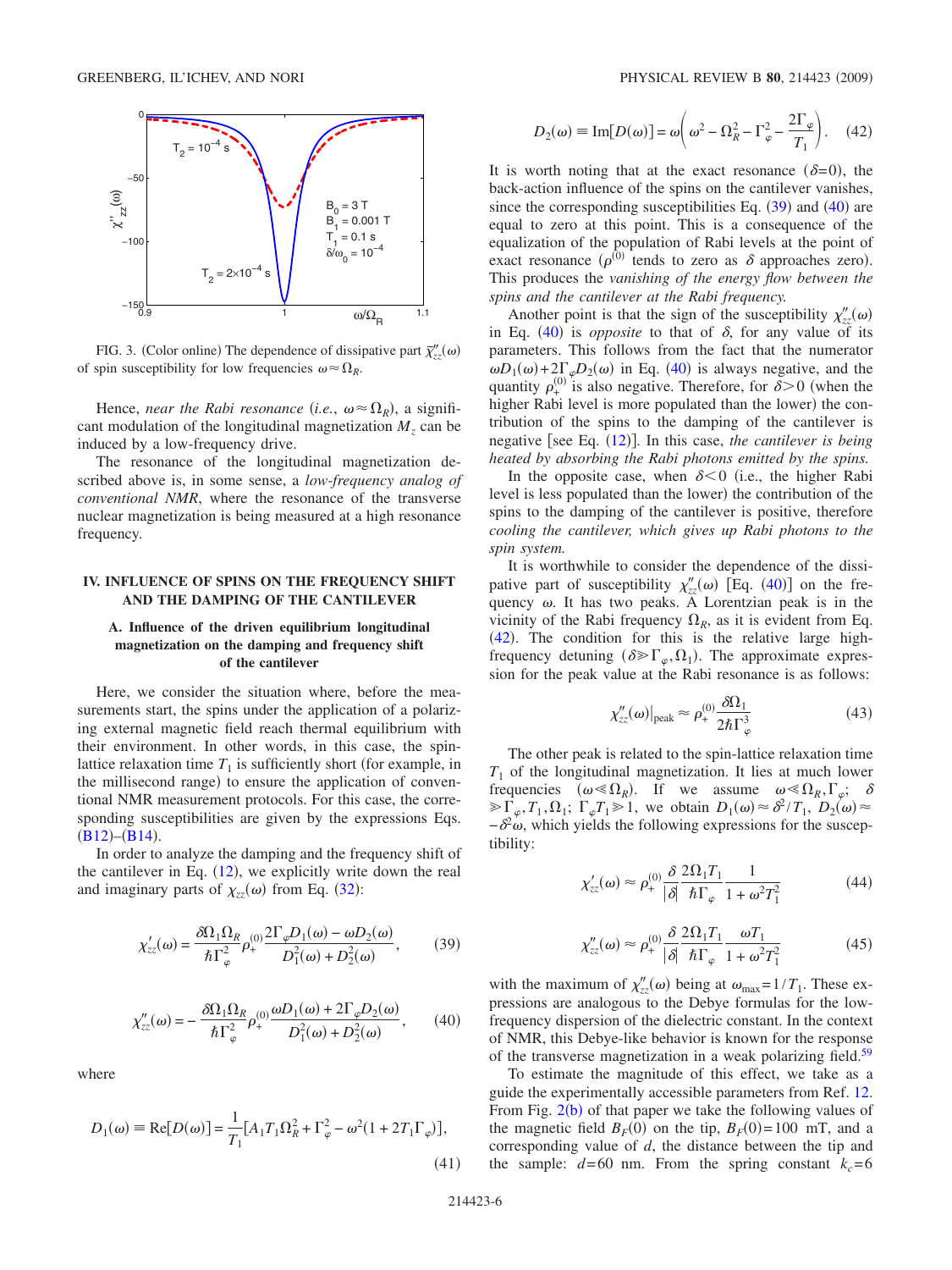<span id="page-6-0"></span>

FIG. 4. The imaginary part of spin susceptibility as function of normalized frequency  $\omega/\Omega_R$  in the vicinity of Rabi frequency, for  $T=0.6$  K,  $N=10^5$ .

 $\times 10^{-5}$  N/m and the resonance frequency of the cantilever,  $f_c = 3$  kHz, we estimate the cantilever mass

$$
m = k_c/\omega_c^2 = 1.6 \times 10^{-13}
$$
 kg.

For the element  $^{19}F$ , which was the subject of study in Ref. [12,](#page-11-5) the nuclear gyromagnetic ratio  $\gamma = 2\pi \times 40$  MHz/T. This allows to estimate the coupling factor  $\lambda$ :

$$
\lambda = \frac{3N\hbar\,\gamma B_F(0)}{2md} \approx (4.12 \times 10^{-7} \times N)\frac{\text{m}}{\text{s}^2}.
$$

Here *N* is the number of spins in the resonant slice. Thus, for the factor  $\lambda^2 m/\hbar$  we obtain the estimate

$$
\frac{\lambda^2 m}{\hbar} \approx (2.6 \times 10^8 \times N^2) \text{ s}^{-3}.
$$

In addition, we take  $T_1=10^{-3}$  s,  $T_2=1/\Gamma_\varphi=10^{-6}$  s, *T* =0.6 K,  $B_0$ =3 T, and  $B_1 = \Omega_1 / \gamma = 10^{-3}$  T.

The contribution of the spins to the cantilever *damping*  $\gamma_{spin}$  is proportional to the imaginary part of the spin system susceptibility  $\chi''_{zz}(\omega)$  [see Eq. ([15](#page-2-7))]. The susceptibility  $\chi''_{zz}(\omega)$ has a clear resonance at the Rabi frequencies, which is shown in Fig. [4.](#page-6-0) The second Debye-like peak is shown in Fig. [5.](#page-6-1) It is worthwhile to note that for the parameters we used here the peak value in Fig. [5](#page-6-1) is much higher than the Rabi peak in Fig. [4.](#page-6-0)

<span id="page-6-1"></span>

FIG. 5. The imaginary part of spin susceptibility as a function of the normalized frequency  $\omega/\Omega_R$ , in the vicinity of the Debye-like peak, for  $T=0.6$  K, and  $N=10^5$ .

<span id="page-6-2"></span>

FIG. 6. The modified quality factor *Q* of the cantilever near the Rabi frequency  $\Omega_R$ . Here, the quality factor of the unloaded cantilever is  $Q_c = 5 \times 10^4$ ,  $T = 0.6$  K.

These resonances modify within the corresponding frequency range the bare cantilever quality factor  $Q_c$  in Eq.  $(16)$  $(16)$  $(16)$ , as shown in Fig. [6](#page-6-2) and Fig. [7.](#page-6-3)

The contribution to the cantilever *frequency shift* is given by the real part of the spin system susceptibility  $\chi'_{zz}(\omega)$  in Eq. ([39](#page-5-2)). The associated frequency shift,  $\lambda^2 m \chi'_{zz}(\omega)/2 \omega_c$ , near the Rabi resonance is shown in Fig. [8,](#page-7-0) and near the Debyelike peak in Fig. [9](#page-7-1)

For the parameters used here, the Rabi frequency  $\Omega_R$  $\approx$  12 MHz and the Debye-like peak in Fig. [5](#page-6-1) is located near 160 Hz. Between these two peaks, the quality factor is gradually increased from about 200 to almost its bare value of 50 000 before it falls down to 5000 at the Rabi frequency. The resonance frequency of the cantilever  $(f_c=3 \text{ KHz})$  lies at the continuation of the right side of the curve shown in Fig. [7.](#page-6-3) The calculations show that at  $f=3$  KHz the quality factor  $Q \approx 1,800$  with the frequency shift  $\Delta f \approx 0.32$  Hz, which is in the range of the modified bandwidth ( $\approx$  2 Hz). In principle, the dissipative part of the susceptibility  $\chi''_{zz}(\omega)$  is very sensitive to its parameters, especially, to  $\delta$ ,  $\Gamma_{\varphi}$ , and  $\Omega_1$ . If we had taken, for example,  $T_2=1/\Gamma_\varphi=10^{-7}$  s, other parameters being unchanged, we would obtain  $Q \approx 200$  near 3 kHz, the resonance of the cantilever. Hence, while in the real experiment the external parameters, such as  $\delta$  and  $\Omega_1$  can be controlled, the estimation of the damping effect at the given frequency requires the knowledge, with good accuracy, of the spin-spin relaxation time  $T_2$ .

<span id="page-6-3"></span>

FIG. 7. The modified quality factor *Q* of the cantilever near the Debye-like peak. Here, the quality factor  $Q_c$  of the unloaded cantilever is  $Q_c = 5 \times 10^4$ , and *T*=0.6 K.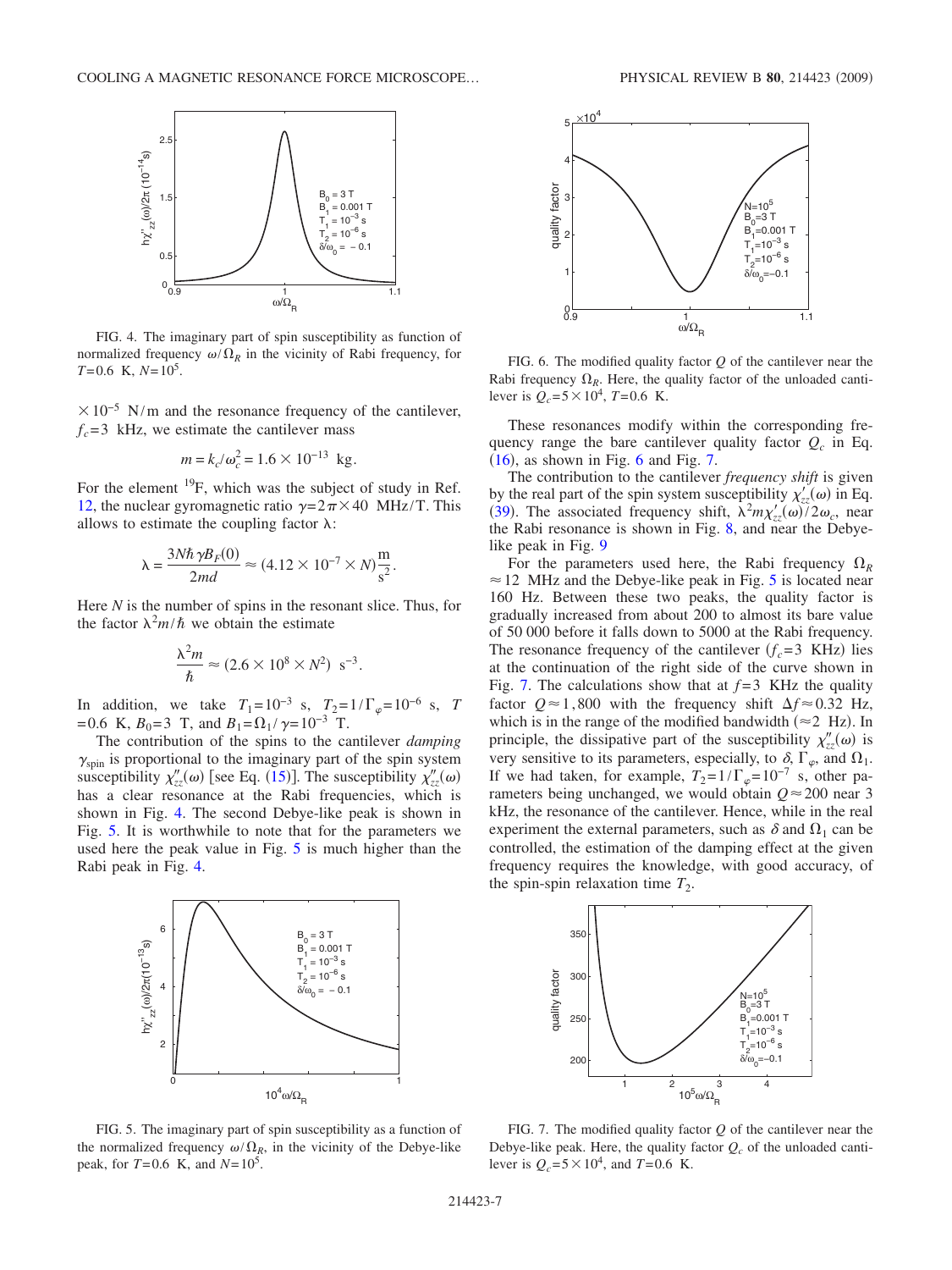<span id="page-7-0"></span>

FIG. 8. Frequency shift,  $\lambda^2 m \chi'_{zz}(\omega)/2 \omega_c$ , due to the back-action of the spins, versus the normalized frequency  $\omega/\Omega_R$ , for *T*=0.6 K.

#### **B. Effect of the nuclear spin noise on the damping of the cantilever**

If the spin-lattice relaxation time  $T_1$  is extremely long, which happens at low temperatures, it is not possible to use conventional NMR methods, which rely on the measurement of the equilibrium spin polarization. In addition, for nanoscale volumes (below about  $(100 \text{ nm})^3$ ) the statistical spin polarization exceeds the mean Boltzmann polarization. $60$ Hence, an alternative approach would be to measure a naturally-occurring statistical polarization: the spin noise[.6,](#page-11-2)[12](#page-11-5)[,61](#page-12-3) In this case, a sample has a magnetic moment with a mean-squared-value proportional to  $\sqrt{N}\mu$ , where *N* is the number of nuclear spins in the resonant slice, and  $\mu$  is the magnetic moment of a single particle. $60,62$  $60,62$ 

Hence, for long  $T_1$  we take for  $\rho(t')$ ,  $\rho_+(t')$ , and  $\rho_-(t')$ , in Eqs. ([B8](#page-10-0))–([B10](#page-10-1)) their *initial* values:  $\rho(0)$ ,  $\rho_{+}(0)$ , and  $\rho_{-}(0)$ . These values correspond to natural spin fluctuations in a sample which is in thermal equilibrium and under no external influence  $(\omega_0=0, \Omega_1=0)$ . In order to find  $\rho(0), \rho_+(0)$ , and  $\rho_-(0)$ , we put  $\Omega_1 = 0$  in Eqs. ([27](#page-3-4))–([29](#page-3-6)). In this case the Rabi levels disappear and we get a sample in a constant polarizing field  $B_0$  with  $\rho^{(0)} = -T_1 \Gamma$ , the equilibrium normalized population difference between two levels [see Eq.  $(26)$  $(26)$  $(26)$ ]. Hence, for this case, the quantity  $\rho^{(0)}$ , which before was the population difference between Rabi levels, remains the population difference between levels of a spin in the field  $B_0$ . Therefore, in the absence of an external field  $(B_0=0)$  it is reasonable to

<span id="page-7-1"></span>

FIG. 9. Frequency shift,  $\lambda^2 m \chi'_{zz}(\omega) / 2 \omega_c$ , near the Debye-like peak, for  $T=0.6$  K.

consider  $\rho^{(0)}$  as  $\rho(0)$ , the apparent normalized population difference which provides the mean-squared value of the naturally occurring magnetic moment  $\sqrt{\overline{N}}\mu$ . Hence,

$$
\rho(0) = -\frac{\sqrt{N}\mu}{N\mu} = -\frac{1}{\sqrt{N}}
$$

Here, the quantity  $\rho(0)$  is negative because the upper level is now less populated than the lower one.

In the same limit  $(\Omega_1=0)$  we obtain from Eqs. ([28](#page-3-5)) and ([29](#page-3-6))  $\rho_+^{(0)} = \rho_-^{(0)} = 0$ . This result does not depend on *B*<sub>0</sub> and remains unchanged when  $B_0 = 0$ . The quantities  $\rho_+^{(0)}$  and  $\rho_-^{(0)}$ describe the density matrix elements between Rabi levels (see Eqs.  $(26)$  in Ref. [41](#page-11-29)), which should tend to zero when Rabi levels disappear. Hence, in the absence of the polarizing field  $B_0$ , it is reasonable to consider  $\rho_+^{(0)} = \rho_+(0) = 0$  and  $\rho_-^{(0)}$  $=\rho_-(0)=0.$ 

Therefore, for the corresponding susceptibilities, we obtain the expressions Eqs.  $(B15)$  $(B15)$  $(B15)$ – $(B17)$  $(B17)$  $(B17)$ . Hence, in this case the expression for  $\chi_{zz}(\omega)$  becomes:

<span id="page-7-2"></span>
$$
\chi_{zz}(\omega) = \frac{\Omega_1^2}{\hbar \sqrt{N} \Omega_R d(\omega)} \left[ \frac{\Gamma_{\varphi} \Omega_1^2}{\Omega_R^2} - i \left( \omega - \frac{\delta^2 \Gamma_{\varphi}}{\Omega_R^2} \right) \right], \quad (46)
$$

where  $d(\omega)$  is given in Eq. ([B18](#page-10-7)).

The use of the spin noise for the MRFM 2D and 3D image reconstruction of the nuclear spin density was de-scribed in Refs. [6](#page-11-2) and [12.](#page-11-5) These papers briefly reported that they measured an unexplained substantial decrease of the quality factor of the cantilever (from 50 000 to 8000 in Ref.  $12$ , and from 30 000 to several thousand in Ref.  $6$ ). Here, we show that, qualitatively, *this effect might be explained by the back action of spin noise on the cantilever motion.*

For the quantitative estimate of this effect, we take as a guide the necessary parameters from Ref. [12.](#page-11-5) Here, we now assume that the spin-lattice relaxation time  $T_1$  is so long that it prevents the manipulation of the equilibrium Boltzmann polarization. For example, for the atom  $^{19}F$  in calcium fluo-ride CaF<sub>2</sub> studied in Ref. [12,](#page-11-5) the time  $T_1$  at the experimental<sup>63</sup> temperature  $T=0.6$  K was about  $10^4$  s.

The investigation of the imaginary part of the magnetic susceptibility Eq.  $(46)$  $(46)$  $(46)$  shows that its dependence on the high-frequency detuning  $\delta$  shows a sharp peak at the point of resonance,  $\delta = 0$  (see Fig. [10,](#page-8-0) where the function  $\chi''_{zz}(\omega)$  is drawn at the resonance of the cantilever). Thus, we now write down the real and imaginary parts of the magnetic susceptibility Eq. ([46](#page-7-2)) for the exact resonance ( $\delta = 0$ ), where we expect the maximum effect:

$$
\chi'_{zz}(\omega) = -\frac{\Omega_1}{\hbar \sqrt{N}|d(\omega)|^2} (\omega^2 - \Omega_1^2)(\omega^2 + \Gamma_\varphi^2), \qquad (47)
$$

$$
\chi''_{zz}(\omega) = \frac{\omega \Omega_1 \Gamma_\varphi}{\hbar \sqrt{N} |d(\omega)|^2} (\omega^2 + \Gamma_\varphi^2),\tag{48}
$$

<span id="page-7-3"></span>and here

$$
|d(\omega)|^2 = \omega^2(\omega^2 - \Omega_1^2 - \Gamma_\varphi^2)^2 + \Gamma_\varphi^2(\Omega_1^2 - 2\omega^2)^2.
$$
 (49)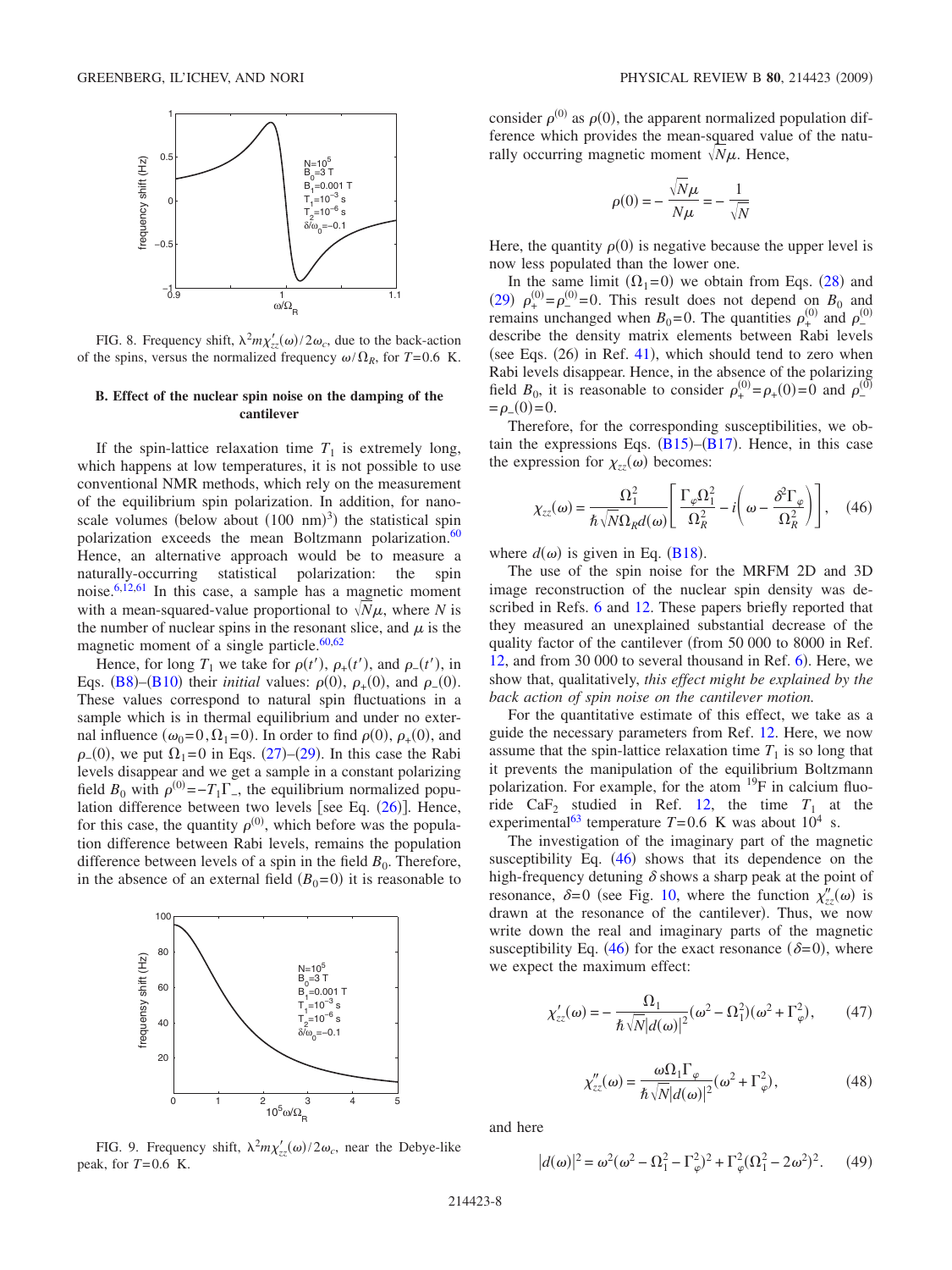<span id="page-8-0"></span>

FIG. 10. The dependence of the dissipative part of the spin susceptibility on the high frequency detuning  $\delta = \omega_{\text{mw}} - \omega_0$ , with  $\omega_c/2\pi=3$  kHz.

From Eq. ([48](#page-7-3)) it follows that the contribution of the spins to the damping of the cantilever is always positive, which means that the spin noise is cooling the cantilever.

The width of the distribution  $\Delta \delta$  shown in Fig. [10](#page-8-0) is directly connected to the thickness of the resonant slice  $\Delta x$  $=\Delta\delta/\gamma G$ , where *G* is the magnetic field gradient. The dependence of the dissipative part of the spin susceptibility on the distance from the point of exact resonance is shown in Fig. [11](#page-8-1) for  $B_0 = 3$  T and  $G = 1.5 \times 10^6$  T/m. From this figure, we estimate the effective thickness of the resonant slice as the full-width at half-maximum of the curve shown in Fig. [11.](#page-8-1) Thus, we obtain  $\Delta x \approx 1$  nm, which corresponds to the width of high-frequency detuning  $\Delta \delta \approx 5 \times 10^{-4} \omega_0$  (The full-width at half-maximum of the curve in Fig.  $10$ ).

For example, if we take for the sample the dimensions  $90 \times 90 \times 80$  nm<sup>3</sup>, with roughly 30 million nuclear spins (see Ref.  $12$ ), we obtain the effective number of spins in the resonant slice  $90 \times 90 \times 1$  nm<sup>3</sup> that gives the main contribution to the effect:  $N_{\text{eff}} \approx 3.5 \times 10^5$ .

Below we estimate, from Eq.  $(48)$  $(48)$  $(48)$ , the contribution of the spin noise to the cantilever damping at the resonance frequency of the cantilever  $\omega_c$ , assuming  $\Gamma_{\varphi} \gg \omega/2\pi, \Omega_1/2\pi$ . The result is (see Eq.  $(16)$  $(16)$  $(16)$ ):

$$
\frac{\lambda^2 m \chi''_{zz}(\omega)}{\omega_c^2} = \frac{\lambda^2 m}{\sqrt{N} \hbar \omega_c^2 \Gamma_{\varphi}} \frac{\Omega_1}{\omega_c}.
$$
 (50)

<span id="page-8-2"></span>In order to estimate the modified quality factor from Eq. ([50](#page-8-2)), we take  $N \approx 10^5$ , the number of spins in the resonant slice,  $\Gamma_{\varphi} \approx 10^8 \text{ s}^{-1}$ ,  $f_c = 3 \text{ kHz}$ , and the bare  $Q_c = 5 \times 10^4$ . Hence, for zero high-frequency detuning  $(\delta=0)$  we obtain from Eq. ([16](#page-2-8)) the modified quality factor  $Q \approx 0.3$ . This enormous reduction of the quality factor is primarily due to the large number of nuclei *N*, which are simultaneously at the exact magnetic resonance  $(\delta=0)$ .

However, we stress that, strictly speaking, our estimates above cannot be considered as the only possible explanation of the cantilever damping observed in Refs. [6](#page-11-2) and [12.](#page-11-5) One of the reasons for this is that the long side of the cantilever in Refs. [6](#page-11-2) and [12](#page-11-5) was perpendicular to the sample surface, which is different from the design shown in Fig. [1.](#page-0-0) For their design, the damping of the cantilever due to the spin-noise back-action is more sensitive (compared to our case) to the

<span id="page-8-1"></span>

FIG. 11. The dependence of the dissipative part of the spin susceptibility on the distance *x* from the point of exact resonance, and here  $\omega_c/2\pi=3$  kHz.

density distribution of the spins over the sample surface. Another reason is that here we assume that all resonant spins feel the same field and are located at the same distance from the tip just beneath it. Hence, to obtain more realistic values of  $Q$ , it is necessary to modify Eq.  $(1)$  $(1)$  $(1)$  with a more careful account of the density distribution of the resonant spins over a sample.

#### **V. CONCLUSION**

In this paper, we investigate the interaction of the MRFM cantilever with a system of nuclear spins. We show that the back action of nuclear spins results in an additional contribution to the damping and frequency shift of the cantilever vibrations. We also show that a spin system may significantly change the quality factor of the cantilever. The cantilever can be either heated or cooled, depending on the sign of the high-frequency detuning. This effect exhibits a resonant nature, with a maximum at the Rabi frequency. We show that the main reason for this effect is that the longitudinal magnetization which is commonly measured in MRFM experiments) exhibits a resonance at the Rabi frequency, which can significantly alter its low-frequency evolution. We also analyze the influence of the spin noise on the cantilever damping and show that the spin noise may lead to a significant reduction of the quality factor of the cantilever.

The interesting question is the lower bound on the cooling of the cantilever by nuclear spins. It might seem at first that the lower limit on the cooling of the cantilever is set by its zero-point fluctuations. However, this is not the case. From general considerations, the lower limit is set by the direct contribution of the spin noise to the cantilever fluctuations (see, for example, Ref.  $25$ ). In order to make a reasonable estimate of this limiting temperature, it is necessary to: a) first calculate the spectrum of the spin fluctuations under a high-frequency field, and b) afterwards to consider a small number of Rabi photons, which requires treating the cantilever quantum mechanically. In our paper, we treat the spin system quantum mechanically, while the number of Rabi photons is large, which means that the cantilever behaves classically. This problem will be the subject of future investigations.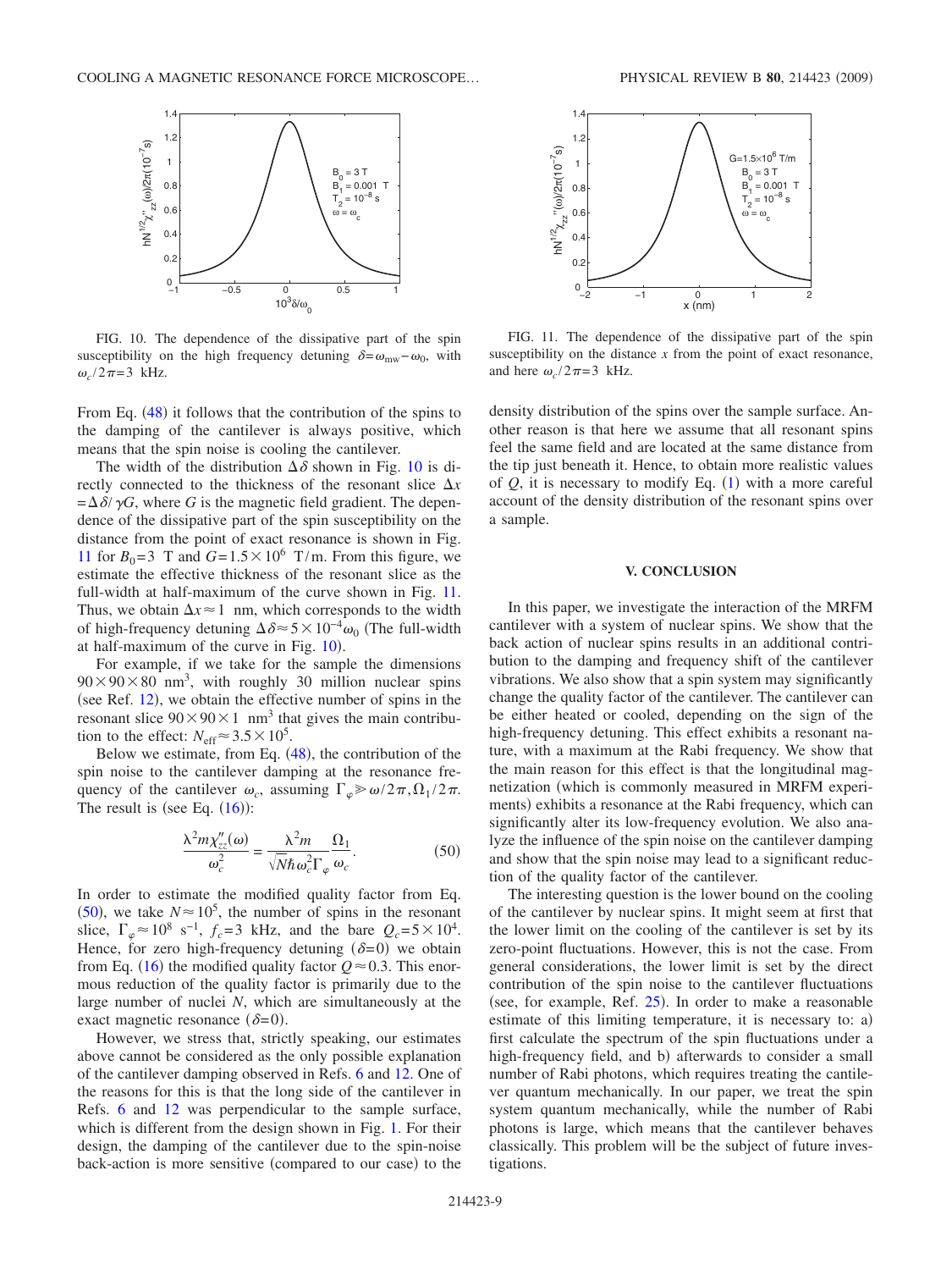#### **ACKNOWLEDGMENTS**

Y.S.G. thanks A. Smirnov for valuable discussions and acknowledges partial support from the Russian Foundation for Basic Research, Grant RFBR-FRSFU Grant No. 09-02- 90419). E.I. acknowledges the hospitality of RIKEN (Japan) and the financial support from the EU through the EuroSQIP project, and from the Federal Agency on Science and Innovations of Russian Federation under Contract No. 02.740.11.5067. F.N. acknowledges partial support from the National Security Agency (NSA), Laboratory for Physical Sciences (LPS), Army Research Office (ARO), National Science Foundation (NSF) under Grant No. EIA-0130383, and the JSPS-RFBR Contract No. 06-02-91200.

### **APPENDIX A: DYNAMICS OF AN IRRADIATED SPIN IN THE DRESSED STATE APPROACH**

Here, we very briefly summarize some results of Ref. [41,](#page-11-29) as applied to the problem we study in this paper.

In addition to Eqs.  $(19)$  $(19)$  $(19)$ – $(21)$  $(21)$  $(21)$  (which describe the transition between Rabi levels of an irradiated spin) the (spin +field) system can also be characterized by the density matrix elements  $\kappa$ 's which describe the transitions between levels with photon numbers that differ by one. These levels are approximately separated by  $\hbar \omega_0$ , the energy between the levels of a bare spin. The rate equations for the  $\kappa$ 's are:<sup>41</sup>

$$
\frac{d\kappa^+}{dt} = -i\omega_{\text{mw}}\kappa^+, \tag{A1}
$$

<span id="page-9-2"></span>
$$
\frac{d\kappa}{dt} = -i\omega_{\text{mw}}\kappa - A_1\kappa + B\kappa_+ + \kappa^+(\Gamma_-)\cos 2\theta, \quad \text{(A2)}
$$

$$
\frac{d\kappa_{+}}{dt} = -i\omega_{\text{mw}}\kappa_{+} - i\Omega_{R}\kappa_{-} + B\kappa - A_{2}\kappa_{+} + \kappa^{+}(\Gamma_{-})\sin 2\theta,
$$
\n(A3)

$$
\frac{d\kappa_{-}}{dt} = -i\omega_{\text{mw}}\kappa_{-} - i\Omega_{R}\kappa_{+} - \Gamma_{\varphi}\kappa_{-}.\tag{A4}
$$

<span id="page-9-3"></span>For possible applications of this method, the quantities to be measured are the averages of the Pauli spin operators  $\langle \sigma_X \rangle$ ,  $\langle \sigma_Y \rangle$ , and  $\langle \sigma_Z \rangle$ . As was shown in Ref. [41](#page-11-29)

$$
\langle \sigma_Z \rangle = \rho(t) \cos 2\theta + \rho_+(t) \sin 2\theta, \tag{A5}
$$

<span id="page-9-4"></span>
$$
\langle \sigma_X \rangle = \sin 2\theta \operatorname{Re}[\kappa(t)] - \cos 2\theta \operatorname{Re}[\kappa_+(t)] - \operatorname{Re}[\kappa_-(t)],
$$
\n(A6)

<span id="page-9-5"></span>
$$
\langle \sigma_Y \rangle = -\sin 2\theta \operatorname{Im}[\kappa(t)] + \cos 2\theta \operatorname{Im}[\kappa_+(t)] + \operatorname{Im}[\kappa_-(t)].
$$
\n(A7)

<span id="page-9-1"></span>These quantities are directly connected to the longitudinal magnetization of a sample with *N* spin-1/2 particles:

$$
M_Z = -\frac{N\gamma\hbar}{2}\langle\sigma_Z\rangle,\tag{A8}
$$

<span id="page-9-6"></span>and its transverse components

$$
M_X = -\frac{N\gamma\hbar}{2}\langle\sigma_X\rangle; \quad M_Y = -\frac{N\gamma\hbar}{2}\langle\sigma_Y\rangle.
$$
 (A9)

It is very instructive here to show that the steady-state solution for the density matrix provides the well-known Bloch expressions for the longitudinal and transverse components of the magnetization.

The stationary magnetization  $M_Z^{\text{(st)}}$ , which is defined in Eq.  $(A8)$  $(A8)$  $(A8)$ , is obtained from Eq.  $(30)$  $(30)$  $(30)$  with the help of Eqs.  $(27)$  $(27)$  $(27)$ and ([28](#page-3-5)). By using the substitutions  $\Gamma_{\varphi} = 1/T_2$ ,  $\Omega_1 = \gamma B_1$ , we obtain for  $M_Z^{\text{(st)}}$ :

$$
M_Z^{(\rm st)} = M_0 \frac{1 + (T_2 \delta)^2}{1 + (T_2 \delta)^2 + T_1 T_2 (\gamma B_1)^2},
$$
 (A10)

<span id="page-9-0"></span>where

$$
M_0 = \frac{N\hbar\,\gamma}{2}\tanh\left(\frac{\hbar\,\gamma B_0}{2k_BT}\right).
$$

Now we find the steady-state solutions of Eqs.  $(A1)$  $(A1)$  $(A1)$ – $(A4)$  $(A4)$  $(A4)$ . It is not difficult to see that the solution of these equations has the form:  $\kappa^+ = c^+e^{-i\omega_{\text{mw}}t}$ ,  $\kappa = ce^{-i\omega_{\text{mw}}t}$ ,  $\kappa_+ = c_+e^{-i\omega_{\text{mw}}t}$ ,  $\kappa_ = c_{-}e^{-i\omega_{\text{mw}}t}$ , where

$$
c = c^+ \frac{\Gamma_-}{D} (\Gamma_\varphi^2 + \Omega_R^2) \cos 2\theta, \tag{A11}
$$

$$
c_{+} = c^{+}\frac{\Gamma_{-}}{D}\Gamma_{\varphi}^{2}\sin 2\theta,
$$
 (A12)

$$
c_{-} = -ic^{+}\frac{\Gamma_{-}}{D}\Omega_{R}\Gamma_{\varphi}\sin 2\theta, \tag{A13}
$$

$$
D = \frac{\Gamma_{\varphi}^2 + \delta^2}{T_1} + \Gamma_{\varphi} \Omega_1^2.
$$
 (A14)

By choosing  $c^+=1$  and using Eqs. ([A6](#page-9-4)) and ([A7](#page-9-5)) to calculate Eq.  $(A9)$  $(A9)$  $(A9)$  we find

$$
M_x = M_c \cos \omega_{\text{mw}} t + M_s \sin \omega_{\text{mw}} t, \tag{A15}
$$

$$
M_{y} = -M_{s} \cos \omega_{\text{mw}} t + M_{c} \sin \omega_{\text{mw}} t, \qquad (A16)
$$

<span id="page-9-7"></span>where

$$
M_c = M_0 \frac{T_2^2 \delta \gamma B_1}{1 + (T_2 \delta)^2 + T_1 T_2 (\gamma B_1)^2},
$$
 (A17)

$$
M_s = M_0 \frac{T_2 \gamma B_1}{1 + (T_2 \delta)^2 + T_1 T_2 (\gamma B_1)^2}.
$$
 (A18)

<span id="page-9-8"></span>Therefore, the steady-state solution of the density matrix Eqs.  $(19)$  $(19)$  $(19)$ – $(21)$  $(21)$  $(21)$  and  $(A1)$  $(A1)$  $(A1)$ – $(A4)$  $(A4)$  $(A4)$  provides the well known expressions for the longitudinal Eq.  $(A10)$  $(A10)$  $(A10)$  and transverse components Eqs.  $(A17)$  $(A17)$  $(A17)$  and  $(A18)$  $(A18)$  $(A18)$  of the magnetization.<sup>59</sup>

214423-10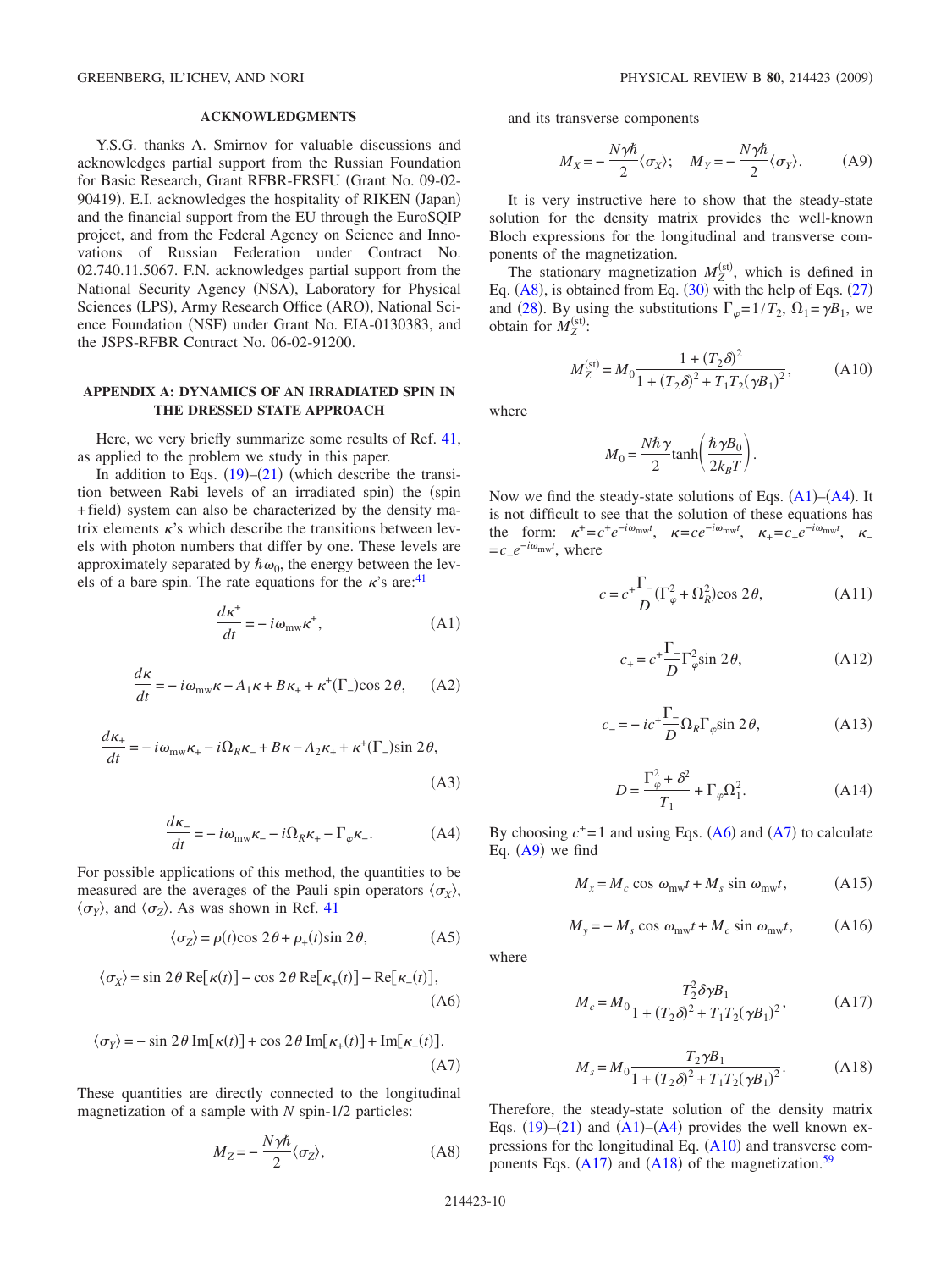# **APPENDIX B: LOW-FREQUENCY RESPONSE OF AN IRRADIATED TWO-LEVEL SYSTEM**

The response of a two-level system to a weak external force  $f(t)$ , in the limit of vanishing force  $f(t)$ , is found from the following equations:

$$
\frac{d\rho}{dt} = -A_1 \rho + B \rho_+ - \frac{i}{\hbar} f(t) \rho_- \sin 2\theta + (\Gamma_-) \cos 2\theta, \text{ (B1)}
$$

$$
\frac{d\rho_+}{dt} = -i\Omega_R \rho_- + B\rho - A_2 \rho_+ + \frac{i}{\hbar} f(t)\rho_- \cos 2\theta + (\Gamma_-) \sin 2\theta,
$$
\n(B2)

$$
\frac{d\rho_-}{dt} = -i\Omega_R \rho_+ - \Gamma_\varphi \rho_- + \frac{i}{\hbar} f(t) (\rho_+ \cos 2\theta - \rho \sin 2\theta).
$$
\n(B3)

By taking the functional derivative with respect to  $f(t')$  we obtain

<span id="page-10-8"></span>
$$
\left(\frac{d}{dt} + A_1\right) \frac{\delta \rho(t)}{\delta f(t')} - B \frac{\delta \rho_+(t)}{\delta f(t')} = -\frac{i}{\hbar} \delta(t - t') \rho_-(t') \sin 2\theta
$$
\n(B4)

$$
\left(\frac{d}{dt} + A_2\right) \frac{\delta \rho_+(t)}{\delta f(t')} - B \frac{\delta \rho(t)}{\delta f(t')} + i\Omega_R \frac{\delta \rho_-(t)}{\delta f(t')}
$$

$$
= \frac{i}{\hbar} \delta(t - t')\rho_-(t')\cos 2\theta,
$$
(B5)

<span id="page-10-9"></span>
$$
\left(\frac{d}{dt} + \Gamma_{\varphi}\right) \frac{\delta \rho_{-}(t)}{\delta f(t')} + i\Omega_{R} \frac{\delta \rho_{+}(t)}{\delta f(t')}
$$

$$
= \frac{i}{\hbar} \delta(t - t')[\rho_{+}(t') \cos 2\theta - \rho(t') \sin 2\theta], \quad (B6)
$$

where we used the definition  $\delta f(t)/\delta f(t') = \delta(t-t')$ .

<span id="page-10-10"></span>The corresponding susceptibilities  $\chi_{\rho}(\omega)$ ,  $\chi_{\rho_+}(\omega)$ ,  $\chi_{\rho_-}(\omega)$ are defined similar to Eq.  $(10)$  $(10)$  $(10)$ :

$$
\frac{\delta \rho(t)}{\delta f(t')} = \int \frac{d\omega}{2\pi} \exp^{-i\omega(t-t')} \chi_{\rho}(\omega), \text{etc.}
$$
 (B7)

From Eqs.  $(B4)$  $(B4)$  $(B4)$ – $(B6)$  $(B6)$  $(B6)$  we can readily find the susceptibilities  $\chi_{\rho}(\omega)$ ,  $\chi_{\rho_{+}}(\omega)$ , and  $\chi_{\rho_{-}}(\omega)$ :

<span id="page-10-0"></span>
$$
\chi_{\rho}(\omega) = -\frac{i}{\hbar D(\omega)} \left\{ \rho_{-}(t') \sin 2\theta \left[ (-i\omega + \Gamma_{\varphi}) \left( -i\omega + \frac{1}{T_1} \right) \right. \\ \left. + \Omega_R^2 \right] - \Omega_R B [\rho_{+}(t') \cos 2\theta - \rho(t') \sin 2\theta] \right\}, \quad (B8)
$$

$$
\chi_{\rho_{+}}(\omega) = \frac{i}{\hbar D(\omega)} \{ \rho_{-}(t') \cos 2\theta(-i\omega + \Gamma_{\varphi})(-i\omega + A_{1}) - \rho_{-}(t') \sin 2\theta B(-i\omega + \Gamma_{\varphi}) - i\Omega_{R} [\rho_{+}(t') \cos 2\theta - \rho(t') \sin 2\theta] (-i\omega + A_{1}) \}, \tag{B9}
$$

<span id="page-10-1"></span>
$$
\chi_{\rho_{-}}(\omega) = \frac{i}{\hbar D(\omega)} \left( -i\omega + \frac{1}{T_1} \right) \{ (-i\omega + \Gamma_{\varphi}) [\rho_{+}(t') \cos 2\theta
$$

$$
- \rho(t') \sin 2\theta \} - i\Omega_{R}\rho_{-}(t') \cos 2\theta \}, \tag{B10}
$$

where

<span id="page-10-2"></span>
$$
D(\omega) = (-i\omega + \Gamma_{\varphi})^2 \left( -i\omega + \frac{1}{T_1} \right) + (-i\omega + A_1)\Omega_R^2.
$$
 (B11)

The functional derivatives Eq. ([B7](#page-10-10)) are defined for  $t > t'$ , where  $t'$  is the time the external force is being applied. Hence, the susceptibilities Eqs.  $(B8)$  $(B8)$  $(B8)$ – $(B10)$  $(B10)$  $(B10)$  describe the evolution of the system for times  $t > t'$ , with the  $\rho(t')$ 's, corresponding to when the external force is applied. Therefore, the subsequent evolution of the system depends on its state just before the perturbation is applied.

In what follows we consider two cases. The first one is when the relaxation time  $T_1$  is relatively short. In this case the system quickly reaches thermal equilibrium during the measurement. For this case, we take for  $\rho(t')$ ,  $\rho_+(t'_{\alpha})$ , and  $\rho_{-}(t')$ , their steady-state values:  $\rho^{(0)}$  from Eq. ([27](#page-3-4)),  $\rho_{+}^{(0)}$  from Eq. ([28](#page-3-5)), and  $\rho_{-}^{(0)}$  from Eq. ([29](#page-3-6)). For the corresponding susceptibilities, we obtain the following expressions:<sup>41</sup>

<span id="page-10-3"></span>
$$
\chi_{\rho}(\omega) = -\frac{\Omega_R}{\hbar D(\omega)\Gamma_{\varphi}} \rho_{+}^{(0)} \left\{ \sin 2\theta \left[ (-i\omega + \Gamma_{\varphi}) \left( -i\omega + \frac{1}{T_1} \right) \right. \right. \\ \left. + \Omega_R^2 \right\} + \frac{\Omega_R^2}{\Gamma_{\varphi}} B \cos 2\theta \right\}, \tag{B12}
$$

$$
\chi_{\rho_{+}}(\omega) = \frac{\Omega_{R}}{\hbar D(\omega)\Gamma_{\varphi}} \cos 2\theta \rho_{+}^{(0)} \left[ (-i\omega + \Gamma_{\varphi}) \left( -i\omega + \frac{1}{T_{1}} \right) - (-i\omega + A_{1}) \frac{\Omega_{R}^{2}}{\Gamma_{\varphi}} \right],
$$
\n(B13)

<span id="page-10-4"></span>
$$
\chi_{\rho_{-}}(\omega) = i \frac{\Omega_R^2}{\hbar D(\omega)\Gamma_{\varphi}^2} \rho_{+}^{(0)} \cos 2\theta \left( -i\omega + \frac{1}{T_1} \right) \left( -i\omega + 2\Gamma_{\varphi} \right). \tag{B14}
$$

The other case is when the spin-lattice relaxation time  $T_1$  is extremely long compared to the measurement time. If we measure the spin noise in this case, then it is reasonable to take  $\rho(0) = -1/\sqrt{N}$ ,  $\rho(0)_+ = \rho(0)_- = 0$  (see the explanation in Sec. [III](#page-2-0)). For the corresponding susceptibilities, we obtain from Eq. ([B8](#page-10-0))–([B10](#page-10-1)) (in the limit  $1/T_1 \ll \omega$ ):

$$
\chi_{\rho}(\omega) = -\frac{i\delta\Omega_1^2 \Gamma_{\varphi}}{\hbar \sqrt{N}d(\omega)\Omega_R^2},
$$
 (B15)

<span id="page-10-5"></span>
$$
\chi_{\rho_+}(\omega) = \frac{\Omega_1}{\hbar \sqrt{N}d(\omega)} \left( -i\omega + \Gamma_\varphi \frac{\Omega_1^2}{\Omega_R^2} \right),\tag{B16}
$$

$$
\chi_{\rho_{-}}(\omega) = \frac{\omega \Omega_{1}}{\hbar \sqrt{N} d(\omega) \Omega_{R}} (-i\omega + \Gamma_{\varphi}),
$$
 (B17)

<span id="page-10-7"></span><span id="page-10-6"></span>where

$$
d(\omega) = \Gamma_{\varphi}(\Omega_1^2 - 2\omega^2) + i\omega(\omega^2 - \Omega_R^2 - \Gamma_{\varphi}^2). \quad (B18)
$$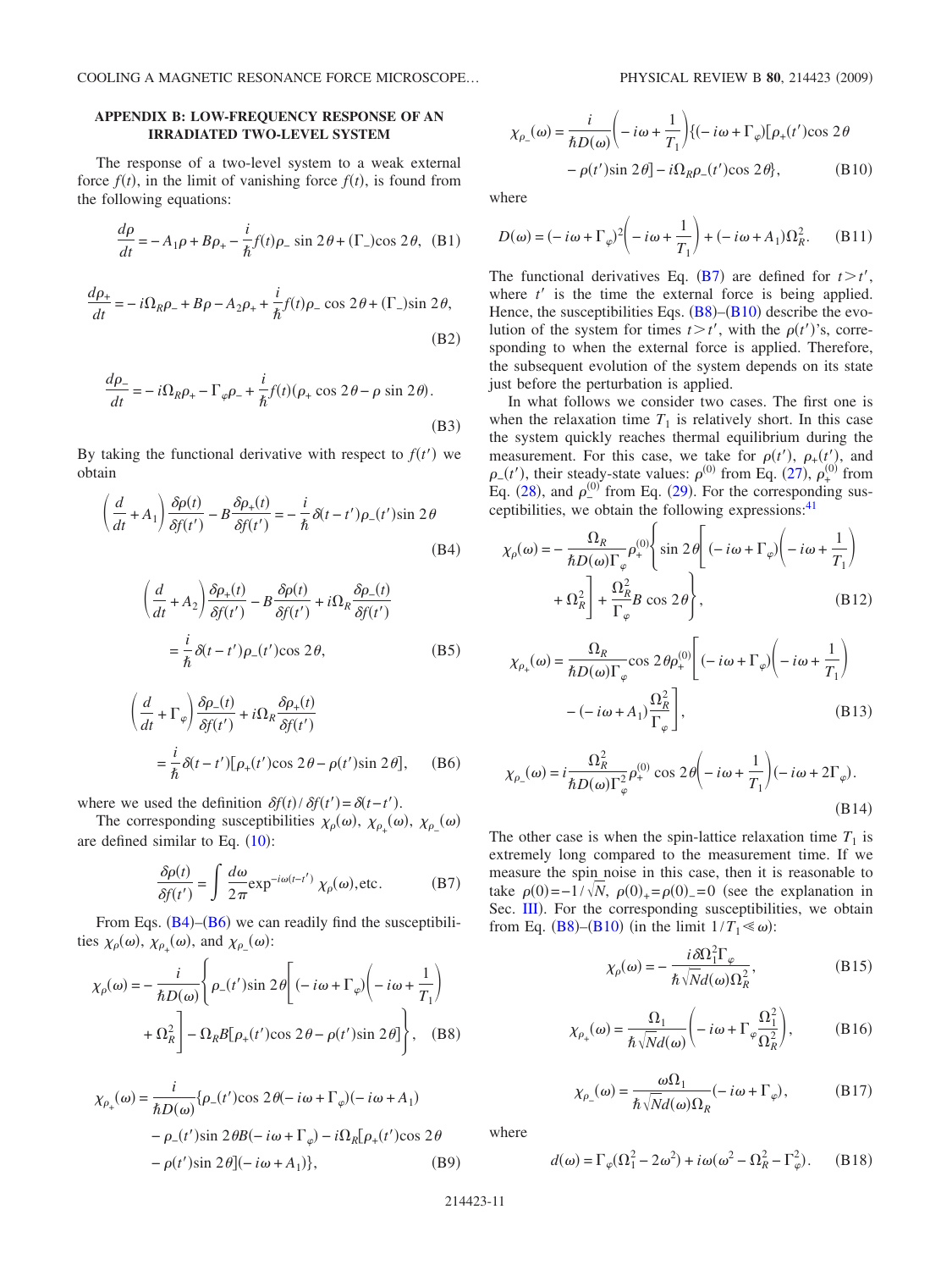- <span id="page-11-0"></span><sup>1</sup> J. A. Sidles, J. L. Garbini, K. J. Bruland, D. Rugar, O. Züger, S. Hoen, and C. S. Yannoni, Rev. Mod. Phys. **67**, 249 (1995).
- <sup>2</sup> A. Suter, Prog. Nucl. Magn. Reson. Spectrosc. **45**, 239 (2004).
- 3S. Kuehn, S. A. Hickman, and J. A. Marohn, J. Chem. Phys. **128**, 052208 (2008).
- 4P. C. Hammel and D. V. Pelekhov, in *Handbook of Magnetism and Advanced Magnetic Materials*, edited by H. Kronmüller and S. Parkin (Wiley, New York, 2007), Vol. 5.
- <span id="page-11-1"></span>5P. C. Hammel, D. V. Pelekhov, P. E. Wigen, T. R. Gosnell, M. M. Midzor, and M. L. Roukes, Proc. IEEE **91**, 789 (2003).
- <span id="page-11-2"></span>6C. L. Degen, M. Poggio, H. J. Mamin, C. T. Rettner, and D. Rugar, Proc. Natl. Acad. Sci. U.S.A. 106, 1313 (2009).
- <span id="page-11-3"></span>7D. Rugar, R. Budakian, H. J. Mamin, and B. W. Chui, Nature (London) **430**, 329 (2004).
- <span id="page-11-4"></span>8D. Rugar, O. Züger, S. Hoen, C. S. Yannoni, H.-M. Vieth, and R. D. Kendrick, Science **264**, 1560 (1994).
- <sup>9</sup>K. R. Thurber, L. E. Harrel, and D. D. Smith, J. Magn. Reson. **162**, 336 (2003).
- 10K. R. Thurber, L. E. Harrel, R. Fainchtein, and D. D. Smith, Appl. Phys. Lett. **80**, 1794 (2002).
- $11$  H. J. Mamin, R. Budakian, B. W. Chui, and D. Rugar, Phys. Rev. B 72, 024413 (2005).
- <span id="page-11-5"></span><sup>12</sup>H. J. Mamin, M. Poggio, C. L. Degen, and D. Rugar, Nat. Nanotechnol. **2**, 301 (2007).
- <span id="page-11-6"></span>13G. P. Berman, G. D. Doolen, P. C. Hammel, and V. I. Tsifrinovich, Phys. Rev. B 61, 14694 (2000).
- <span id="page-11-7"></span>14D. V. Pelekhov, I. Martin, A. Suter, D. V. Reagor, and P. C. Hammel, Proc. SPIE **4656**, 1 (2002).
- <span id="page-11-8"></span>15F. Xue, L. Zhong, Y. Li, and C. P. Sun, Phys. Rev. B **75**, 033407  $(2007).$
- 16F. Xue, Y. X. Liu, C. P. Sun, and F. Nori, Phys. Rev. B **76**, 064305 (2007).
- <sup>17</sup>H. Gassmann, M.-S. Choi, H. Yi, and C. Bruder, Phys. Rev. B 69, 115419 (2004).
- 18G. P. Berman, F. Borgonovi, G. Chapline, S. A. Gurvitz, P. C. Hammel, D. V. Pelekhov, A. Suter, and V. I. Tsifrinovich, J. Phys. A 36, 4417 (2003).
- <span id="page-11-9"></span>19G. P. Berman, F. Borgonovi, H.-S. Goan, S. A. Gurvitz, and V. I. Tsifrinovich, Phys. Rev. B 67, 094425 (2003).
- <span id="page-11-10"></span><sup>20</sup>D. Kleckner and D. Bouwmeester, Nature (London) 444, 75  $(2006).$
- <sup>21</sup>C. H. Metzger and K. Karrai, Nature (London) **432**, 1002  $(2004).$
- <sup>22</sup> J. D. Teufel, C. A. Regal, and K. W. Lehnert, New J. Phys. **10**, 095002 (2008).
- <span id="page-11-12"></span>23M. Poggio, C. L. Degen, H. J. Mamin, and D. Rugar, Phys. Rev. Lett. 99, 017201 (2007).
- <span id="page-11-11"></span>24A. Schliesser, P. Del'Haye, N. Nooshi, K. J. Vahala, and T. J. Kippenberg, Phys. Rev. Lett. 97, 243905 (2006).
- <span id="page-11-13"></span>25M. Grajcar, S. Ashhab, J. R. Johansson, and F. Nori, Phys. Rev. B 78, 035406 (2008).
- <span id="page-11-14"></span>26K. R. Brown, J. Britton, R. J. Epstein, J. Chiaverini, D. Leibfried, and D. J. Wineland, Phys. Rev. Lett. 99, 137205 (2007).
- <span id="page-11-15"></span><sup>27</sup> J. Zhang, Y. X. Liu, and F. Nori, Phys. Rev. A **79**, 052102  $(2009).$
- <span id="page-11-16"></span>28F. Xue, Y. D. Wang, Y. X. Liu, and F. Nori, Phys. Rev. B **76**, 205302 (2007).
- <span id="page-11-17"></span>29S.-H. Ouyang, J. Q. You, and F. Nori, Phys. Rev. B **79**, 075304  $(2009).$
- <span id="page-11-18"></span>30P. Rabl, P. Cappellaro, M. V. Gurudev Dutt, L. Jiang, J. R. Maze,

and M. D. Lukin, Phys. Rev. B **79**, 041302(R) (2009).

- <span id="page-11-19"></span>31A. Naik, O. Buu, M. D. LaHaye, A. D. Armour, A. A. Clerk, M. P. Blencowe, and K. C. Schwab, Nature (London) **443**, 193  $(2006).$
- <sup>32</sup> I. Martin, A. Shnirman, L. Tian, and P. Zoller, Phys. Rev. B **69**, 125339 (2004).
- 33M. P. Blencowe, J. Imbers, and A. D. Armour, New J. Phys. **7**, 236 (2005).
- <sup>34</sup> A. A. Clerk and S. Bennett, New J. Phys. **7**, 238 (2005).
- <span id="page-11-21"></span>35E. Il'ichev, N. Oukhanski, A. Izmalkov, Th. Wagner, M. Grajcar, H.-G. Meyer, A. Yu. Smirnov, A. Maassen van den Brink, M. H. S. Amin, and A. M. Zagoskin, Phys. Rev. Lett. **91**, 097906  $(2003).$
- <sup>36</sup> F. Nori, Nat. Phys. **4**, 589 (2008).
- <span id="page-11-22"></span>37M. Grajcar, S. H. W. Van der Ploeg, A. Izmalkov, E. Il'ichev, H.-G. Meyer, A. Fedorov, A. Shnirman, and G. Schön, Nat. Phys. **4**, 612 (2008).
- 38S. O. Valenzuela, W. D. Oliver, D. M. Berns, K. K. Berggren, L. S. Levitov, and T. P. Orlando, Science 314, 1589 (2006).
- <span id="page-11-23"></span><sup>39</sup> J. Hauss, A. Fedorov, S. Andre, V. Brosco, C. Hutter, R. Kothari, S. Yeshwanth, A. Shnirman, and G. Schön, New J. Phys. **10**, 095018 (2008).
- <sup>40</sup> J. Hauss, A. Fedorov, C. Hutter, A. Shnirman, and G. Schön, Phys. Rev. Lett. **100**, 037003 (2008).
- <span id="page-11-29"></span><sup>41</sup> Ya. S. Greenberg, Phys. Rev. B **76**, 104520 (2007).
- <span id="page-11-24"></span>42Ya. S. Greenberg and E. Il'ichev, Phys. Rev. B **77**, 094513  $(2008).$
- <span id="page-11-20"></span><sup>43</sup> J. Q. You, Y. X. Liu, and F. Nori, Phys. Rev. Lett. **100**, 047001  $(2008).$
- <span id="page-11-25"></span><sup>44</sup> J. Q. You, Y. X. Liu, C. P. Sun, and F. Nori, Phys. Rev. B **75**, 104516 (2007).
- <span id="page-11-26"></span>45S. Ashhab, J. R. Johansson, A. M. Zagoskin, and F. Nori, New J. Phys. 11, 023030 (2009).
- <span id="page-11-27"></span><sup>46</sup> A. Yu. Smirnov, Phys. Rev. B **68**, 134514 (2003).
- <span id="page-11-28"></span>47C. Cohen-Tannoudji, J. Dupont-Roc, and G. Grynberg, *Atom-Photon Interactions. Basic Processes and Applications* Wiley, New York, 1998).
- <span id="page-11-30"></span>48Y. X. Liu, C. P. Sun, and F. Nori, Phys. Rev. A **74**, 052321  $(2006).$
- <span id="page-11-31"></span><sup>49</sup>The substitution of the actual photon number  $N_{ph}$  by its average value  $\langle N_{\text{ph}} \rangle$  means that we treat the driving field classical. In this sence, the Eqs.  $(19)$  $(19)$  $(19)$ – $(21)$  $(21)$  $(21)$  describe the evolution of Rabi levels originated from the interaction of two-level system with a classical (coherent state) driving field.
- <span id="page-11-32"></span><sup>50</sup> M. Packard and R. Varian, Phys. Rev. **93**, 941 (1954).
- <span id="page-11-33"></span>51S. Appelt, F. W. Hasing, H. Kuhn, J. Perlo, and B. Blumich, Phys. Rev. Lett. 94, 197602 (2005).
- <span id="page-11-34"></span><sup>52</sup> Ya. S. Greenberg, Rev. Mod. Phys. **70**, 175 (1998).
- <span id="page-11-35"></span>53R. McDermott, S. K. Lee, B. ten Haken, A. H. Trabesinger, A. Pines, and J. Clarke, Proc. Natl. Acad. Sci. U.S.A. **101**, 7857  $(2004).$
- 54R. McDermott, A. H. Trabesinger, M. Mück, E. L. Hahn, A. Pines, and J. Clarke, Science 295, 2247 (2002).
- 55V. S. Zotev, P. L. Volegov, A. N. Matlashov, M. A. Espy, J. C. Mosher, and R. H. Kraus, Jr., J. Magn. Reson. **192**, 197 (2008).
- 56V. S. Zotev, A. N. Matlashov, P. L. Volegov, I. M. Savukov, M. A. Espy, J. C. Mosher, J. J. Gomez, and R. H. Kraus, Jr., J. Magn. Reson. 194, 115 (2008).
- <span id="page-11-36"></span>57M. Burghoff, S. Hartwig, and L. Trahms, Appl. Phys. Lett. **87**, 054103 (2005).